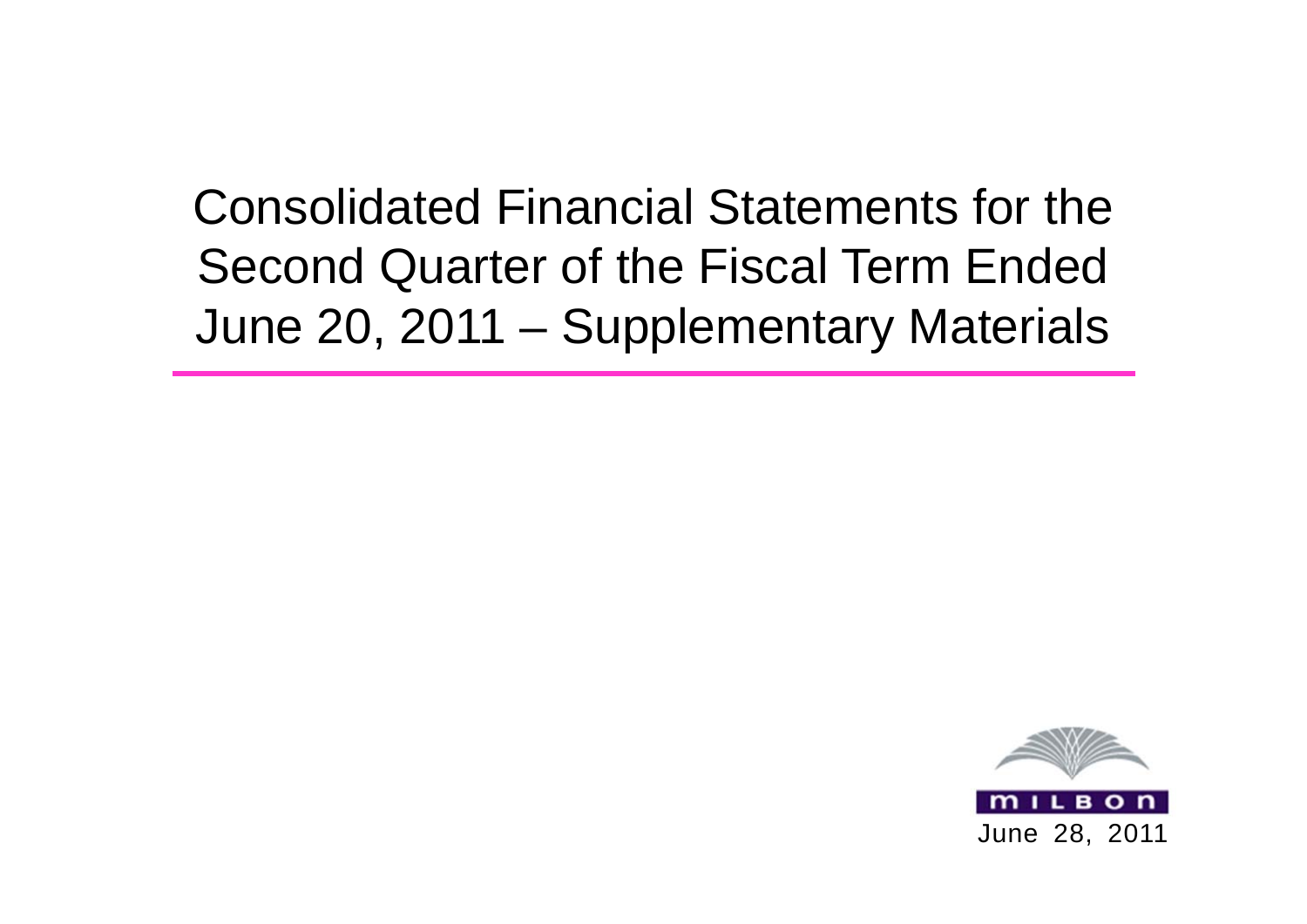## **Table of contents**



| Consolidated operating results                                                                                                 |                | Non-Consolidated Trends in the Proportions of<br>New Products and R&D Costs in Total Sales                                        | 13        |
|--------------------------------------------------------------------------------------------------------------------------------|----------------|-----------------------------------------------------------------------------------------------------------------------------------|-----------|
| Breakdown of consolidated sales by product category<br>Hair care products<br>Hair coloring products<br>Permanent wave products | $2 - 4$        | Market-related materials and Milbon salons<br>and trend in field persons                                                          | 14        |
| Consolidated balance sheet                                                                                                     | 5              | <b>Subsidiaries</b><br>MILBON USA, INC.<br>Milbon Trading (Shanghai) Co., Ltd.<br>Milbon Korea Co., Ltd.                          | $15 - 17$ |
| Explanation of fluctuations in the consolidated<br>balance sheet                                                               | 6              | State of progress in the 52nd term and forecasts                                                                                  | 18-20     |
| <b>Consolidated Profit and Loss statement</b>                                                                                  | $\overline{7}$ | Current situation and outlook for the second half of<br>the term State of progress of medium-term business vision                 |           |
| Comparison of the consolidated statement of<br>earnings with the previous fiscal year and plans                                | 8              | Reference materials<br>Hair Cosmetic Shipping Statistics<br>(Milbon non-consolidated)<br><b>Hair Cosmetic Shipping Statistics</b> | $21 - 23$ |
| Consolidated cash flows                                                                                                        | 9              |                                                                                                                                   |           |
| Trends in consolidated facility investment and<br>depreciation costs                                                           | 10             |                                                                                                                                   |           |
| Non consolidated balance sheet                                                                                                 | 11             |                                                                                                                                   |           |
| Non-consolidated statement of profit and loss                                                                                  | 12             |                                                                                                                                   |           |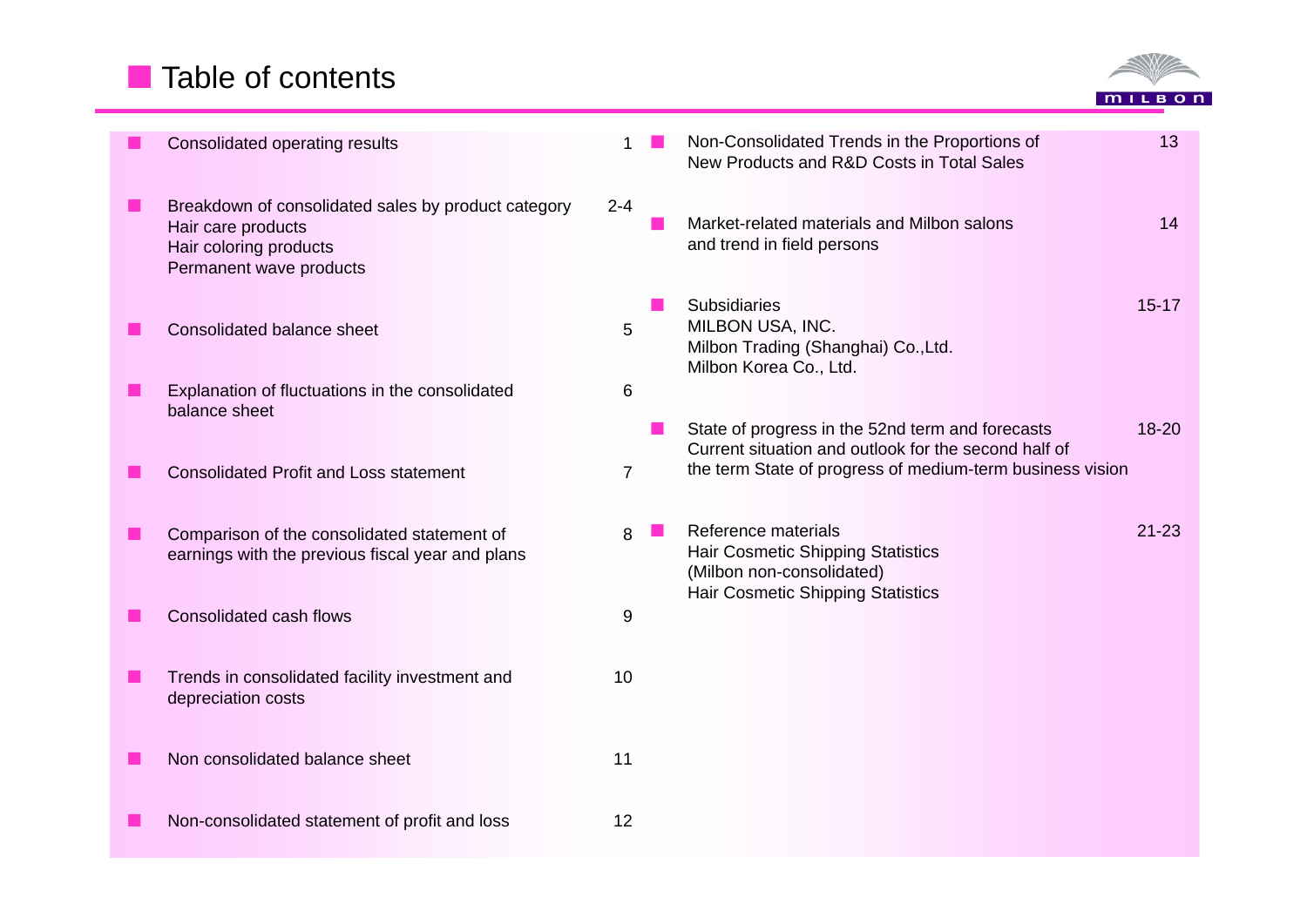

(Unit: million yen)

|                                                    |                                | <b>Amount</b>                   |       | <b>Increase</b><br>Growth<br>(decrease) |              | Achieve           |  |
|----------------------------------------------------|--------------------------------|---------------------------------|-------|-----------------------------------------|--------------|-------------------|--|
|                                                    | <b>Previous</b><br>fiscal year | <b>Target</b><br><b>Results</b> |       | against<br>previous<br>fiscal year      | rate<br>(% ) | ment rate<br>(% ) |  |
| <b>Sales</b>                                       | 9,430                          | 9,818                           | 9,786 | 355                                     | 103.8        | 99.7              |  |
| <b>Total sales</b><br>revenues                     | 6,241                          | 6,456                           | 6,558 | 316                                     | 105.1        | 101.6             |  |
| Selling, general<br>and administrative<br>expenses | 4,515                          | 4,974                           | 4,810 | 294                                     | 106.5        | 96.7              |  |
| Operating income                                   | 1,725                          | 1,482                           | 1,747 | 21                                      | 101.3        | 117.9             |  |
| Ordinary income                                    | 1,619                          | 1,344                           | 1,622 | $\overline{2}$                          | 100.2        | 120.7             |  |
| Net income                                         | 938                            | 764                             | 901   | $-36$                                   | 96.1         | 118.0             |  |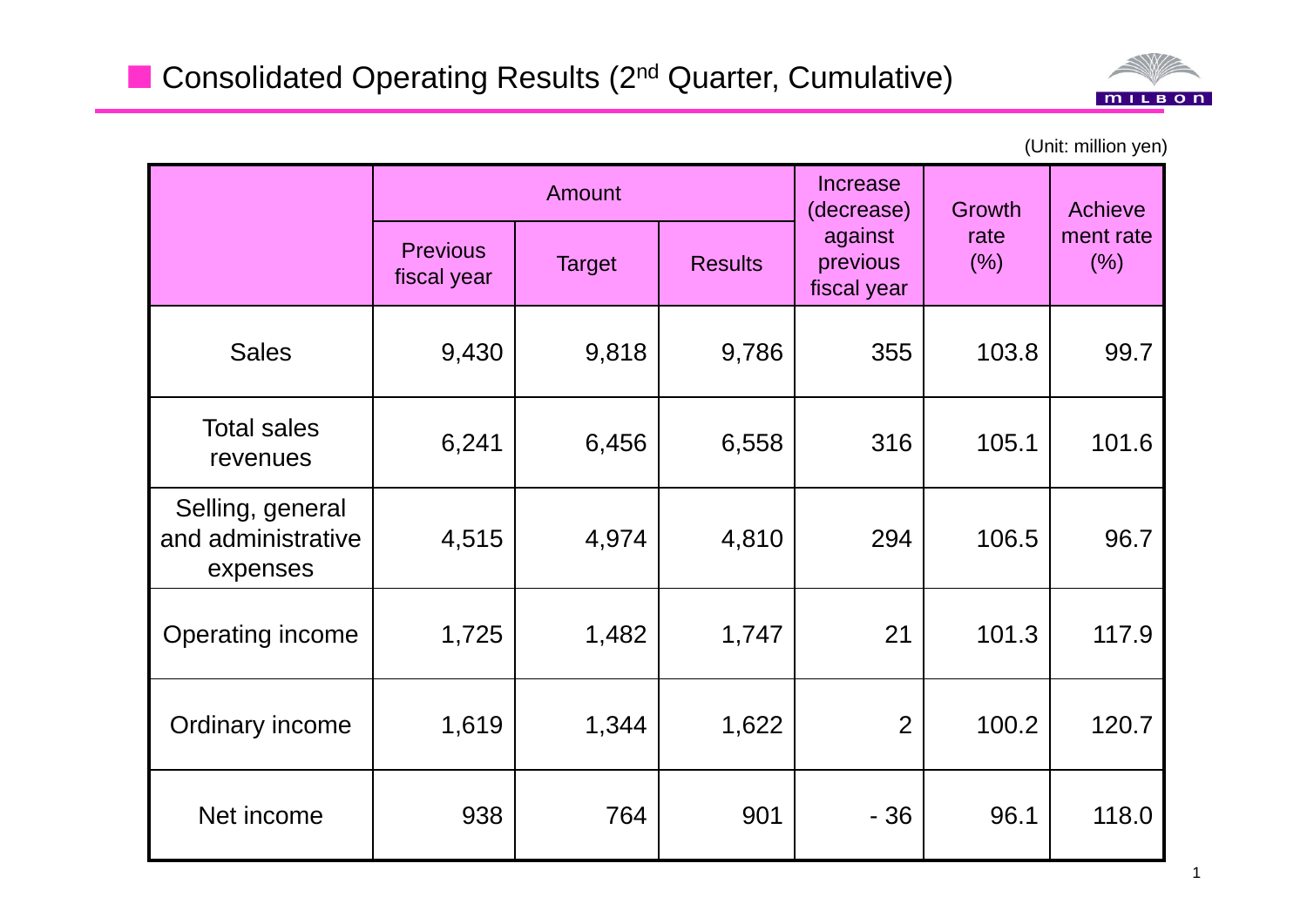#### Breakdown of Consolidated Sales by Product Category (2<sup>nd</sup> Quarter, Cumulative)



## **Hair care products** (Unit: million yen)

(Unit: million ven)

| Results for fiscal year | <b>Target</b> | Results in current<br>fiscal year | Change against<br>previous fiscal year | Growth rate | Achievement<br>rate |
|-------------------------|---------------|-----------------------------------|----------------------------------------|-------------|---------------------|
| 4,826                   | 5.174         | 4,983                             | 157                                    | 103.3%      | 96.3%               |

- The industry overall is estimated to have expanded slightly due to positive efforts towards hair care centered on salon treatment menus.
- $\bullet$  Sales of salon treatment agents including the new product LINKAGE- $\mu$  progressed steadily (112.2% against the same period of the previous fiscal year). The new product FIERLI, which was launched in this April, contributed to growth in sales.
- New product Deesse's Neu Due, launched February 1
- $^{\star}$  This is a hair care series that provides an improved sensation when running the fingers through the hair and brings out more of the beauty of color hair design

| Sales target      | Sales results      | Rate of progress |  |  |
|-------------------|--------------------|------------------|--|--|
| 1,210 million yen | 696.45 million yen | 57.6%            |  |  |

■ New product - Deesse's Linkage-µ, launched February 1

\* This is a salon treatment system that increases the moisture of every strand of hair right to the tip to realize an impressive sensation when running the fingers through the hair

| Sales target     | Sales results      | Rate of progress | <deesse's due="" neu=""></deesse's> | <linkage-µ></linkage-µ> |
|------------------|--------------------|------------------|-------------------------------------|-------------------------|
| .216 million yen | 555.28 million yen | 45.5%            |                                     |                         |

New product - Fierli, launched April 1

\* Hair care products that alleviate strong waves and softens the hair, giving a light feeling when running the fingers through the hair.

| Sales target    | Sales results      | Rate of progress |  |  |
|-----------------|--------------------|------------------|--|--|
| 304 million yen | 193.46 million yen | 63.6%            |  |  |



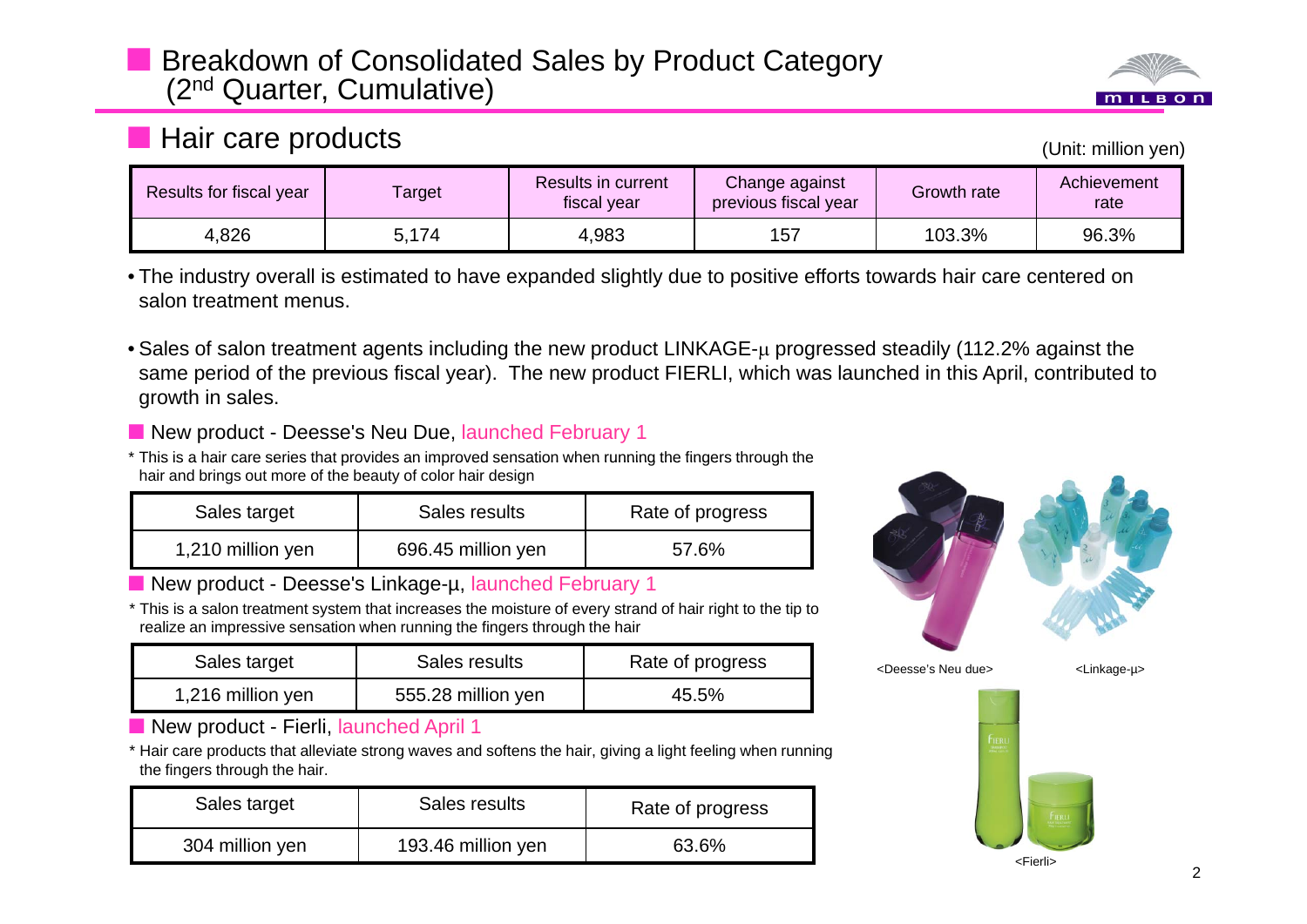#### Breakdown of Consolidated Sales by Product Category (2<sup>nd</sup> Quarter, Cumulative)

## **Hair coloring products and the set of the set of the set of the set of the set of the set of the set of the set of the set of the set of the set of the set of the set of the set of the set of the set of the set of the s**

| • Competition with home coloring products that let people dye their hair easily at home has become |
|----------------------------------------------------------------------------------------------------|
| increasingly severe and the industry overall is estimated to have contracted slightly.             |

• The soft texture of additional colors for Ordeve (Smoky Line), a series of integrated coloring products, has received favorable notices. Sales of fashion colors centered on Ordeve increased (comparison against previous period: 109.0%) because the proposal to customers of seasonal colors (fashion colors matched to the seasons) was evaluated highly.

Results for fiscal year **Results in current Change against** Change against Results for fiscal year Results in current previous fiscal year Growth rate Results in current previous fiscal year Schievement rate

3,465 | 3,529 | 3,755 | 290 | 108.4% | 106.4%

• Sales of grey color products centered on Liseinter, which appeals to adult women in regard to the allure of salon colors, increased (comparison against previous period: 106.5%).

■ New product - Additional colors for Ordeve (Smoky Line), launched March 1

\* Additional colors for Ordeve (Smoky Line), that realize a soft, misty texture without making people feel a red or yellow color in the hair

| Sales target    | Sales results      | Rate of progress |
|-----------------|--------------------|------------------|
| 200 million yen | 317.04 million yen | 158.5%           |





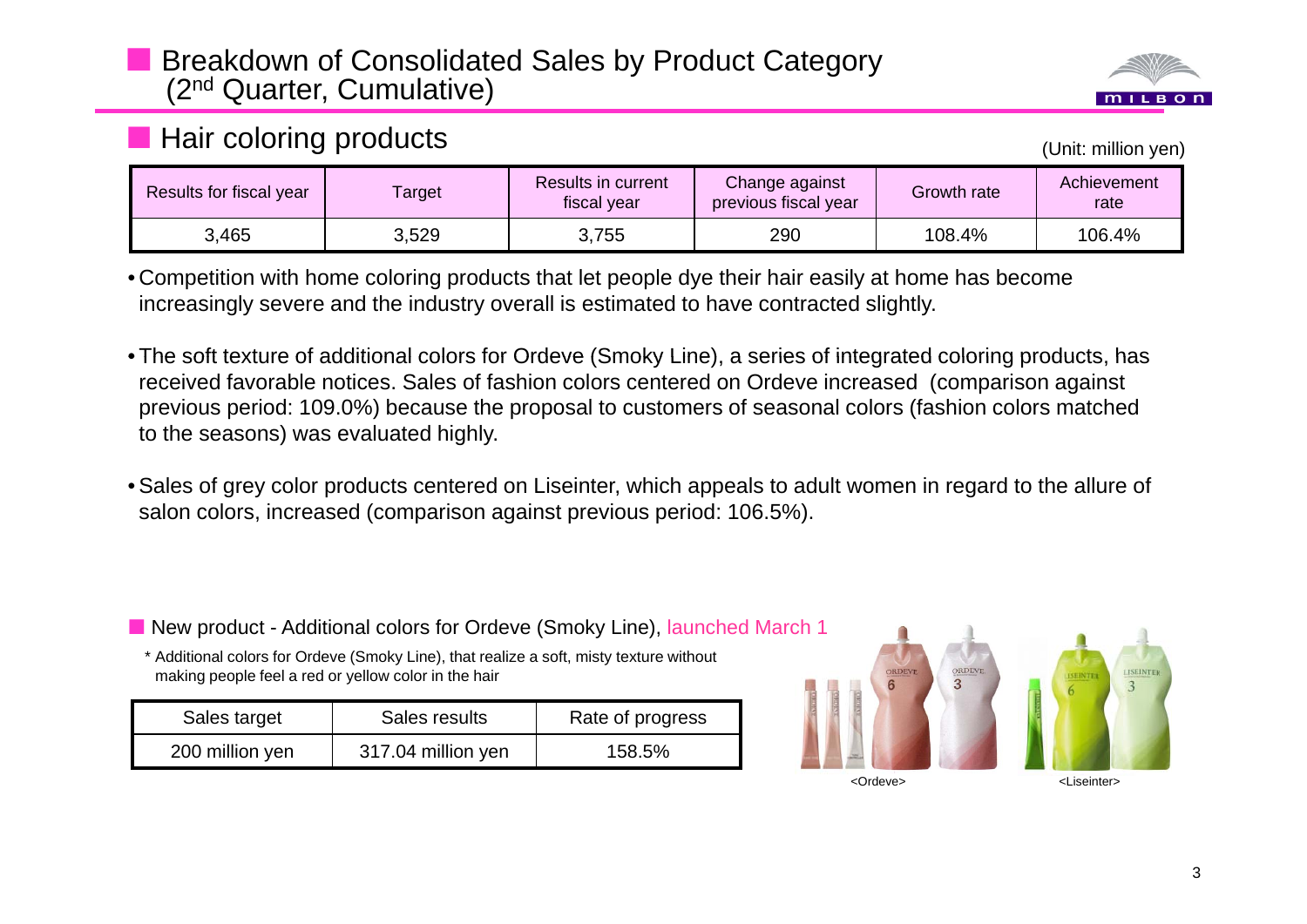#### Breakdown of Consolidated Sales by Product Category (2<sup>nd</sup> Quarter, Cumulative)



(Unit: million ven)

 $MILB$ 

| Results for fiscal year | Target | Results in current<br>fiscal year | Change against<br>previous fiscal year | Growth rate | Achievement<br>rate |
|-------------------------|--------|-----------------------------------|----------------------------------------|-------------|---------------------|
| ,005                    | ,051   | 924                               | 80                                     | 92.0%       | 88.0%               |

•The industry overall is estimated to have contracted slightly due to the decrease of perm style needs and straight perm menus in association with changes in trends.

• Although we made efforts in straight perm menu proposal activities coupled with sales activities for Fierli, a hair care series for unruly hair launched in this April for the rainy season, a period of demand for straight perm products, we were unable to stave off reductions in sales for straight perm products overall. (Comparison against previous period: 99.0%)



Core product <Liscio Glanfe>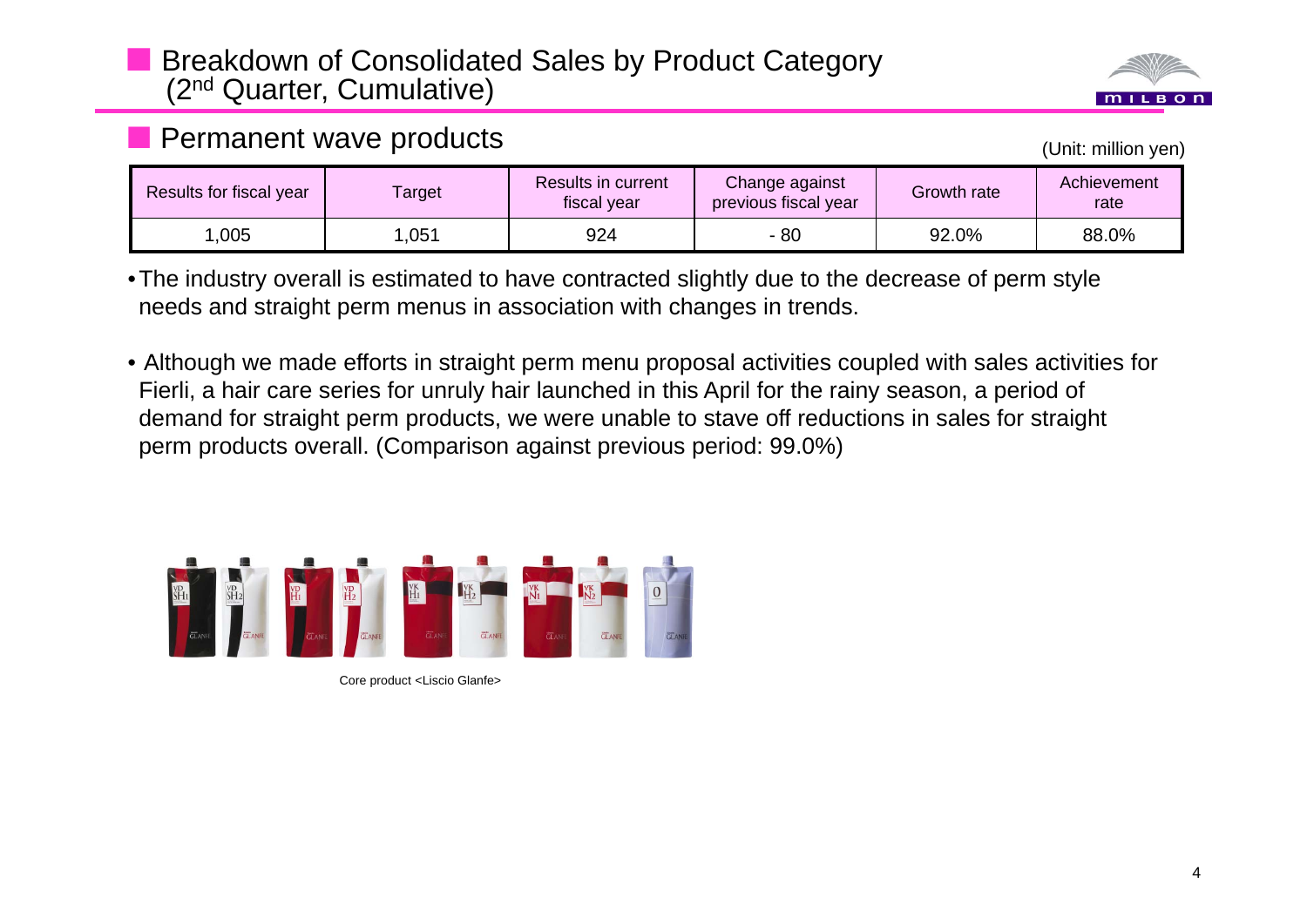

|                                                                                                                                             |                                                                       |       |                                                                       |       |                                                              |                                                                                                                                            |                                                                |        |                                                                    |        | (Unit: thousand yen)                                      |
|---------------------------------------------------------------------------------------------------------------------------------------------|-----------------------------------------------------------------------|-------|-----------------------------------------------------------------------|-------|--------------------------------------------------------------|--------------------------------------------------------------------------------------------------------------------------------------------|----------------------------------------------------------------|--------|--------------------------------------------------------------------|--------|-----------------------------------------------------------|
| <b>Item</b>                                                                                                                                 | Previous<br>consolidated fiscal<br>year<br>(December 20,<br>2010      | Ratio | <b>Consolidated 1st</b><br>quarter under review<br>(June 20, 2011)    | Ratio | Increase/<br>decrease                                        | Item                                                                                                                                       | Previous<br>consolidated fiscal<br>year<br>(December 20, 2010) | Ratio  | <b>Consolidated 1st</b><br>quarter under review<br>(June 20, 2011) | Ratio  | Increase/<br>decrease                                     |
| Cash and bank deposits<br>Trade notes and accounts<br>receivable<br>Inventory assets<br>Deferred tax assets<br>Others<br>Loan loss reserves | 2,673,044<br>2,857,374<br>2,222,005<br>166,841<br>126,378<br>$-9,963$ |       | 3,791,641<br>2,817,741<br>2,381,592<br>184,172<br>150,483<br>$-9,783$ |       | 1,118,597<br>$-39,633$<br>159,587<br>17,331<br>24,105<br>180 | Accounts payable<br>Accrued expenses payable<br>Corporate taxes payable<br>Reserve for returned<br>goods<br>Reserve for bonuses<br>Others  | 467,309<br>1,284,549<br>635,475<br>19,075<br>65,453<br>253,509 |        | 586,752<br>1,540,811<br>718,540<br>47,791<br>65,385<br>307,588     |        | 119,443<br>256,262<br>83,065<br>28,716<br>$-68$<br>54,079 |
| <b>Total current assets</b>                                                                                                                 | 8,035,681                                                             | 38.6  | 9,315,847                                                             | 42.6  | 1,280,166                                                    | <b>Total current liabilities</b>                                                                                                           | 2,725,372                                                      | 13.1   | 3,266,869                                                          | 15.0   | 541,497                                                   |
| Buildings and other<br>structures<br>Machinery, equipment and<br>vehicles for transportation<br>Land<br>Construction in progress<br>Others  | 4,210,785<br>1,074,533<br>4,763,766<br>3,634<br>248,769               |       | 4,034,225<br>1,027,396<br>4,763,766<br>9,619<br>248,270               |       | $-176,560$<br>$-47,137$<br>5,985<br>$-499$                   | Allowance for retirement<br>benefits for employees<br>Reserve for loss on<br>quarantees<br>Long-term accrued<br>expenses payable<br>Others | 1,138<br>38,400<br>282,408<br>96,727                           |        | 5,380<br>37,200<br>282,408<br>94,851                               |        | 4,242<br>$-1,200$<br>$-1,876$                             |
| Total tangible fixed assets                                                                                                                 | 10,301,488                                                            | 49.4  | 10,083,278                                                            | 46.1  | $-218,210$                                                   | <b>Total fixed liabilities</b>                                                                                                             | 418,673                                                        | 2.0    | 419,839                                                            | 1.9    | 1,166                                                     |
|                                                                                                                                             |                                                                       |       |                                                                       |       |                                                              | <b>Total liabilities</b>                                                                                                                   | 3,144,046                                                      | 15.1   | 3,686,709                                                          | 16.9   | 542,663                                                   |
| Total intangible fixed<br>assets                                                                                                            | 451,968                                                               | 2.2   | 472,565                                                               | 2.2   | 20,597                                                       | Capital stock<br>Capital surplus                                                                                                           | 2,000,000<br>199,120                                           |        | 2,000,000<br>199,120                                               |        |                                                           |
| Investment in securities<br>Long-term loans<br>Prepaid pension costs                                                                        | 1,180,555<br>42,057<br>10,461                                         |       | 1,072,341<br>35,641                                                   |       | $-108,214$<br>$-6,416$<br>$-10,461$                          | Retained earnings<br>(Inc. current net income)<br>Treasury stock                                                                           | 15,779,971<br>(1,831,554)<br>$-38,254$                         |        | 16,267,707<br>(901, 849)<br>$-47,476$                              |        | 487,736<br>$-9,222$                                       |
| Deferred tax assets<br>Others<br>Loan loss reserves                                                                                         | 466,016<br>393,042<br>$-37,730$                                       |       | 537,268<br>370,803<br>$-37,529$                                       |       | 71,252<br>$-22,239$<br>201                                   | Total shareholders'<br>equity                                                                                                              | 17,940,836                                                     | 86.1   | 18,419,350                                                         | 84.3   | 478,514                                                   |
| Total investments and<br>other assets                                                                                                       | 2,054,403                                                             | 9.9   | 1,978,524                                                             | 9.1   | $-75,879$                                                    | Net unrealized gains on<br>other securities<br>Foreign currency<br>translation adjustments                                                 | $-141,280$<br>$-100,061$                                       |        | $-161,559$<br>$-94,283$                                            |        | $-20,279$<br>5,778                                        |
| <b>Total fixed assets</b>                                                                                                                   | 12,807,860                                                            | 61.4  | 12,534,368                                                            | 57.4  | $-273,492$                                                   | Total valuation and<br>translation adjustments                                                                                             | $-241,341$                                                     | $-1.2$ | $-255,843$                                                         | $-1.2$ | $-14,502$                                                 |
|                                                                                                                                             |                                                                       |       |                                                                       |       |                                                              | Total net assets                                                                                                                           | 17,699,495                                                     | 84.9   | 18,163,507                                                         | 83.1   | 464,012                                                   |
| <b>Total assets</b>                                                                                                                         | 20,843,541                                                            | 100%  | 21,850,216                                                            | 100%  | 1,006,675                                                    | Total liabilities and net<br>assets                                                                                                        | 20,843,541                                                     | 100%   | 21,850,216                                                         | 100%   | 1,006,675                                                 |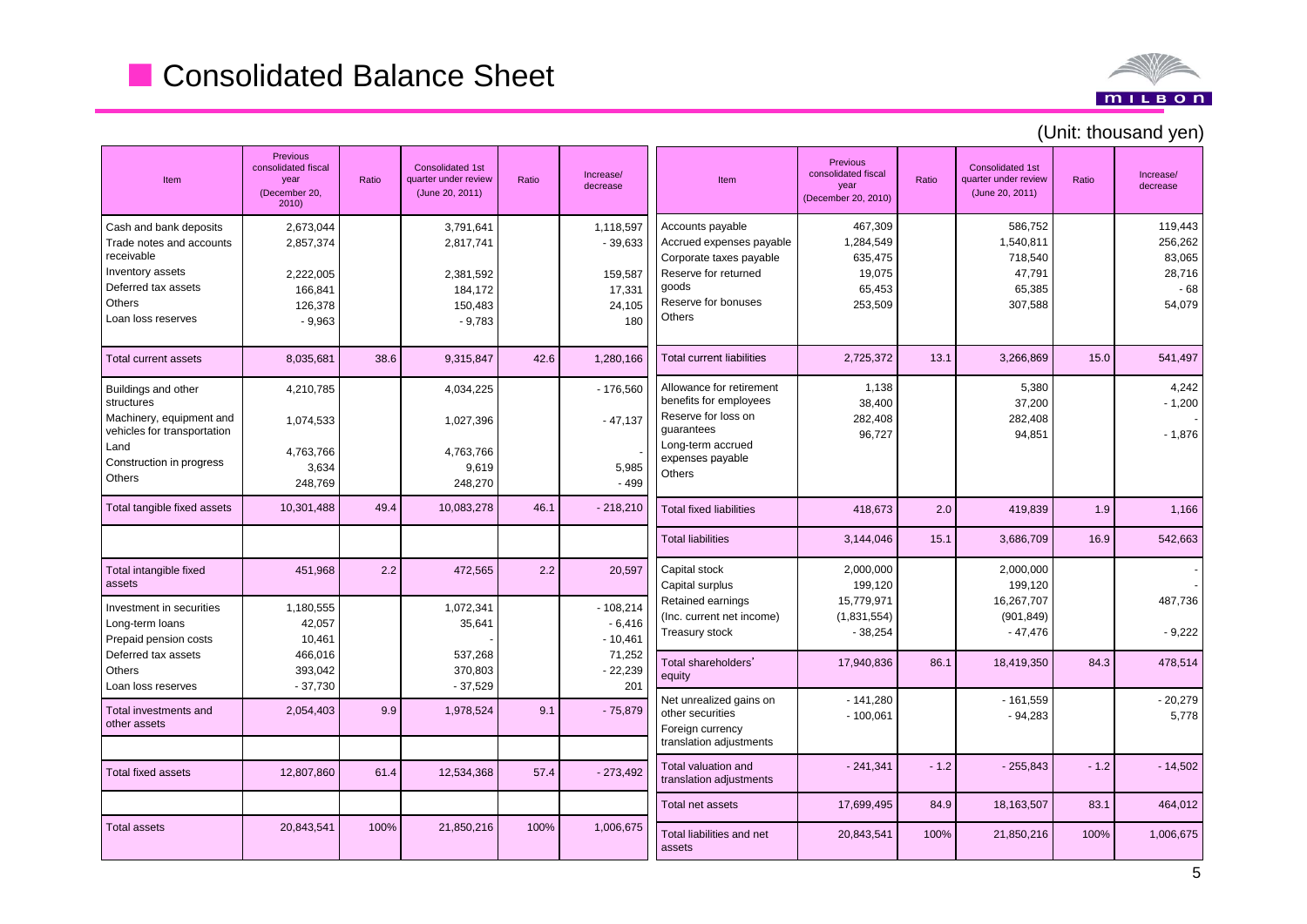#### er<br>Bel Explanation of Fluctuations in the Consolidated Balance Sheet



### **Assets**

Total assets were 21,800 million yen, an increase of 1,006 million yen in comparison to the end of the last period.

#### Current assets

OCash and bank deposits

159 million yen

Increases in inventoriesdue to new products and increases in the inventoriesof overseas subsidiariesdue to sales growth

### Fixed assets

Fixed assets decreased 273 million yen.

| Tangible/ intangible fixed assets                               |                 |                   |
|-----------------------------------------------------------------|-----------------|-------------------|
| $\circ$ Buildings and structures - 176 million yen Decrease due |                 | <b>Net Assets</b> |
|                                                                 | to depreciation |                   |

#### Investments and other assets

○ Investment securities

Decrease due mainly to marketvaluations

## **Liabilities**

Total liabilities increased 542 million yen.

## Current Liabilities

Current assets increased 1,280 million yen. Current liabilities increased by 541 million yen.

| $\bigcirc$ Cash and bank deposits $\hspace{0.1mm}$ |                                | $\bigcirc$ Accounts payable                                                | 119 million yen Due to an increase |
|----------------------------------------------------|--------------------------------|----------------------------------------------------------------------------|------------------------------------|
| 1,118 million yen                                  | Due mainly to profits in cash  |                                                                            | in production volumes              |
| $\bigcirc$ Inventory assets                        | flow from operating activities | $\bigcirc$ Accrued expenses payable 256 million yen Mainly bonuses for the |                                    |
| $150$ million von                                  | Inercases in inventories       |                                                                            | first half of the year             |

## Fixed Liabilities

There was no change in fixed liabilities.

Invert assets increased by 464 million yen.<br>In Net assets increased by 464 million yen.

○ Retained earnings 487 million yen

Increase due to profits and decrease due to the payment of dividends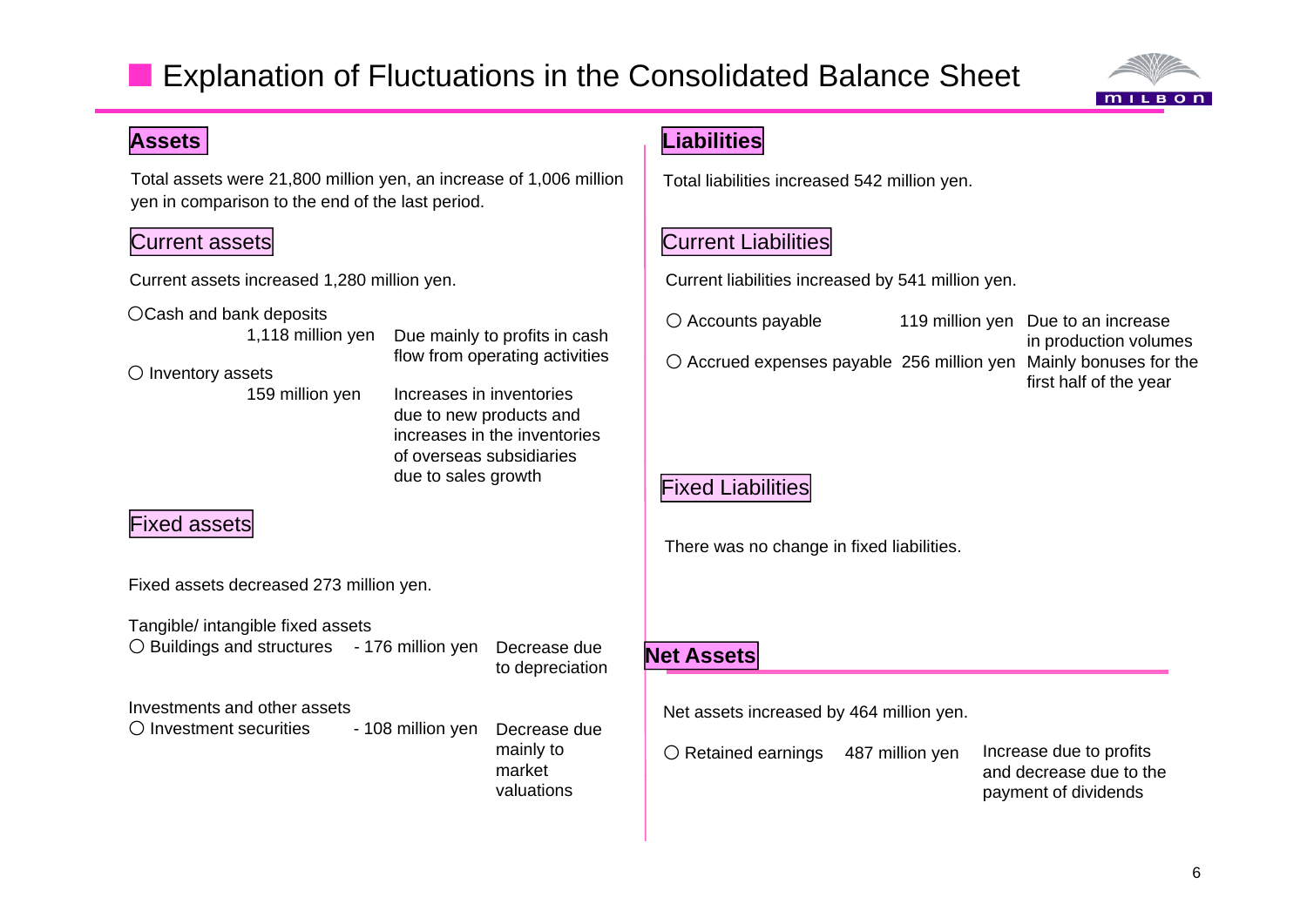

(Unit: thousand yen)

|                                                 |                                                                    |                                 | 2nd quarter cumulative period (January to June) |                         |                          |                                 |        |             |                     |                                                      |                                      |  |  |  |
|-------------------------------------------------|--------------------------------------------------------------------|---------------------------------|-------------------------------------------------|-------------------------|--------------------------|---------------------------------|--------|-------------|---------------------|------------------------------------------------------|--------------------------------------|--|--|--|
|                                                 |                                                                    | Results for fiscal year<br>2010 | Ratio                                           | Fiscal year 2011 target | Ratio                    | Results for fiscal year<br>2011 | Ratio  | Growth rate | Achievement<br>rate | Increase/decrease<br>against previous fiscal<br>year | Increase/ decrease<br>against target |  |  |  |
|                                                 | Hair care products                                                 | 4,826,536                       | 51.2                                            | 5,174,600               | 52.7                     | 4,983,582                       | 50.9   | 103.3%      | 96.3                | 157,046                                              | $-191,018$                           |  |  |  |
| Product category totals                         | Hair coloring products                                             | 3,465,616                       | 36.7                                            | 3,529,300               | 35.9                     | 3,755,670                       | 38.4   | 108.4%      | 106.4               | 290,054                                              | 226,370                              |  |  |  |
|                                                 | Permanent wave products                                            | 1,005,491                       | 10.7                                            | 1,051,200               | 10.7                     | 924,775                         | 9.4    | 92.0%       | 88.0                | $-80,716$                                            | $-126,425$                           |  |  |  |
|                                                 | Others                                                             | 133,247                         | 1.4                                             | 62,900                  | 0.6                      | 122,649                         | 1.3    | 92.0%       | 195.0               | $-10,598$                                            | 59,749                               |  |  |  |
|                                                 | Net sales                                                          | 9,430,892                       | 100%                                            | 9,818,000               | 100%                     | 9,786,678                       | 100%   | 103.8%      | 99.7                | 355,786                                              | $-31,322$                            |  |  |  |
|                                                 | Cost of sales                                                      | 3,189,703                       | 33.8                                            | 3,362,000               | 34.2                     | 3,228,589                       | 33.0   | 101.2%      | 96.0                | 38,886                                               | $-133,411$                           |  |  |  |
|                                                 | Total sales revenues                                               | 6,241,189                       | 66.2                                            | 6,456,000               | 65.8                     | 6,558,088                       | 67.0   | 105.1%      | 101.6               | 316,899                                              | 102,088                              |  |  |  |
|                                                 | Labor costs                                                        | 1,432,456                       | 15.2                                            | 1,533,300               | 15.6                     | 1,500,538                       | 15.3   | 104.8%      | 97.9                | 68,082                                               | $-32,762$                            |  |  |  |
| Selling, general and administrative<br>expenses | Travel costs/ transportation costs                                 | 257,416                         | 2.7                                             | 248,800                 | 2.5                      | 249,667                         | 2.6    | 97.0%       | 100.3               | $-7,749$                                             | 867                                  |  |  |  |
|                                                 | Sales/ advertising/ marketing<br>costs <sup>*</sup>                | 978,678                         | 10.4                                            | 1,111,920               | 11.3                     | 1,030,512                       | 10.5   | 105.3%      | 92.7                | 51,834                                               | $-81,408$                            |  |  |  |
|                                                 | Depreciation and amortization<br>expense                           | 160,492                         | 1.7                                             | 244,050                 | 2.5                      | 224,845                         | 2.3    | 140.1%      | 92.1                | 64,353                                               | $-19,205$                            |  |  |  |
|                                                 | Others                                                             | 1,686,260                       | 17.9                                            | 1,835,930               | 18.7                     | 1,804,690                       | 18.4   | 107.0%      | 98.3                | 118,430                                              | $-31,240$                            |  |  |  |
|                                                 | Total                                                              | 4,515,305                       | 47.9                                            | 4,974,000               | 50.7                     | 4,810,254                       | 49.2   | 106.5%      | 96.7                | 294,949                                              | $-163,746$                           |  |  |  |
|                                                 | Operating income                                                   | 1,725,883                       | 18.3                                            | 1,482,000               | 15.1                     | 1,747,834                       | 17.9   | 101.3%      | 117.9               | 21,951                                               | 265,834                              |  |  |  |
|                                                 | Income                                                             | 67,862                          | 0.7                                             | 31,600                  | 0.3                      | 43,842                          | 0.4    | 64.6%       | 138.7               | $-24,020$                                            | 12,242                               |  |  |  |
| Non-operating                                   | Costs                                                              | 173,756                         | 1.8                                             | 169,600                 | 1.7                      | 168,883                         | 1.7    | 97.2%       | 99.6                | $-4,873$                                             | $-717$                               |  |  |  |
|                                                 | Ordinary income                                                    | 1,619,990                       | 17.2                                            | 1,344,000               | 13.7                     | 1,622,793                       | 16.6   | 100.2%      | 120.7               | 2,803                                                | 278,793                              |  |  |  |
|                                                 | Income                                                             | 3,497                           | 0.0                                             |                         | $\overline{\phantom{0}}$ | 2,935                           | 0.0    | 83.9%       |                     | $-562$                                               | 2,935                                |  |  |  |
| Extraordinary                                   | Loss                                                               | 13,568                          | 0.1                                             | 30,000                  | 0.3                      | 100,383                         | 1.0    | 739.9%      | 334.6               | 86,815                                               | 70,383                               |  |  |  |
|                                                 | Quarterly net income before income<br>taxes and minority interests | 1,609,918                       | 17.1                                            | 1,314,000               | 13.4                     | 1,525,345                       | 15.6   | 94.7%       | 116.1               | $-84,573$                                            | 211,345                              |  |  |  |
|                                                 | Income taxes-Current                                               | 631,348                         | 6.7                                             | 580,400                 | 5.9                      | 698,332                         | 7.1    | 92.8%       |                     | 66,984                                               | 117,932                              |  |  |  |
|                                                 | Income taxes-Deferred                                              | 40,549                          | 0.4                                             | $-30,400$               | $-0.3$                   | $-74,836$                       | $-0.8$ |             | 113.4               | $-115,385$                                           | $-44,436$                            |  |  |  |
|                                                 | Quarterly net income                                               | 938,019                         | 9.9                                             | 764,000                 | 7.8                      | 901,849                         | 9.2    | 96.1%       | 118.0               | $-36,170$                                            | 137,849                              |  |  |  |

\* "Sales/ advertising/ marketing costs" shows the total of sales promotion costs, advertising costs and market development costs. <sup>7</sup>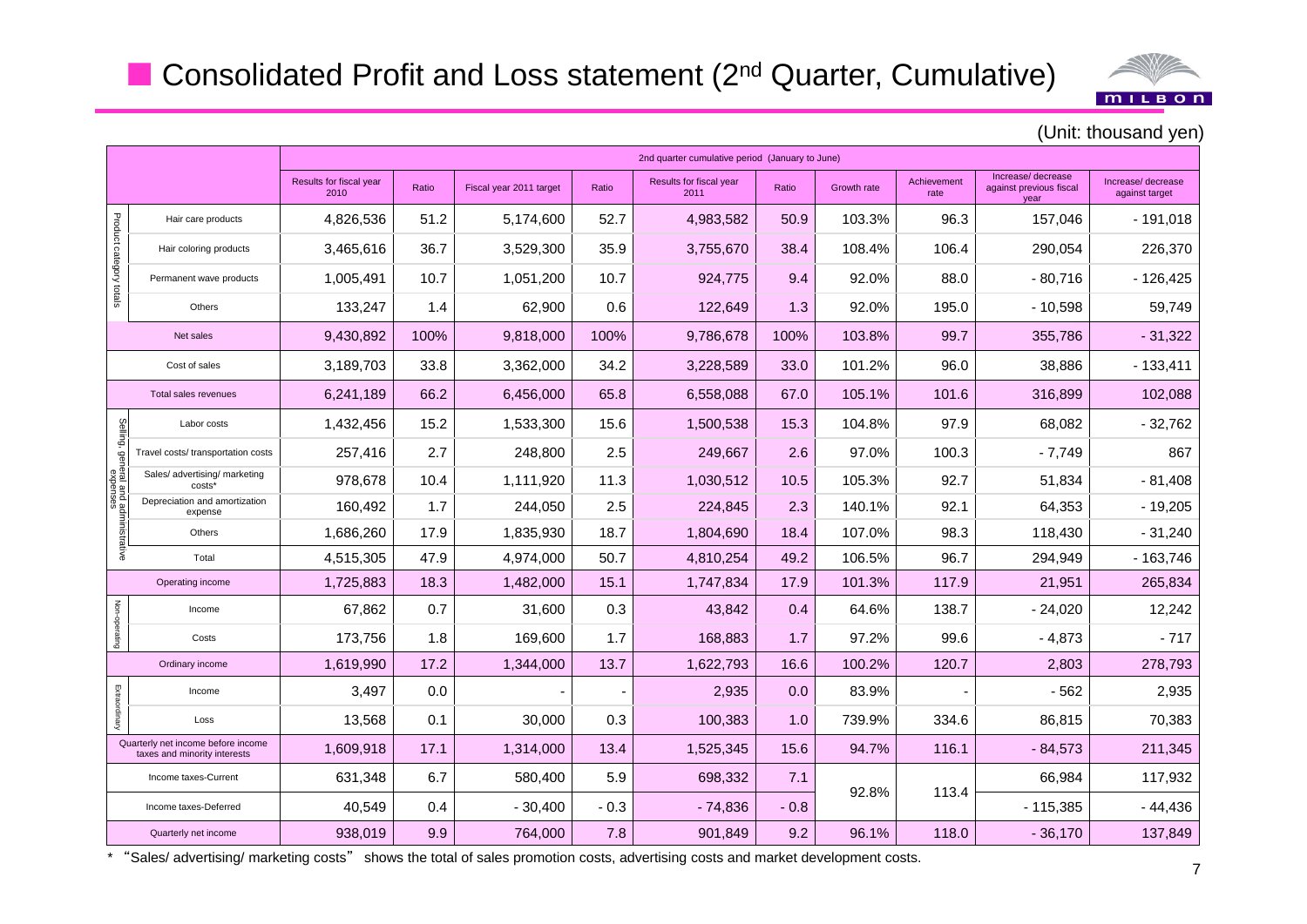## **E** Comparisons of the Consolidated Profit and Loss statement with the Previous Fiscal Year and Plans

a slump in share prices.

comparison to last year.

7. Quarterly net income was 901 million yen, an increase of 36 million yen in



|    | Comparison with the previous fiscal year                                                                                                                                                                                                                                                                                                      | Comparison with targets                                                                                                                                                                                                                                                       |
|----|-----------------------------------------------------------------------------------------------------------------------------------------------------------------------------------------------------------------------------------------------------------------------------------------------------------------------------------------------|-------------------------------------------------------------------------------------------------------------------------------------------------------------------------------------------------------------------------------------------------------------------------------|
|    | Sales were 9,780 million yen, an increase of 355 million yen in comparison to<br>the target. Comparisons by product category are as follows.                                                                                                                                                                                                  | Sales were 9,780 million yen, a decrease of 31 million yen in comparison to the<br>target. Comparisons by product category are as follows.                                                                                                                                    |
|    | Hair care products<br>157 million yen<br>Hair coloring products<br>290 million yen<br>Permanent wave products<br>- 80 million yen<br><b>Others</b><br>-10 million yen                                                                                                                                                                         | Hair care products<br>-191 million yen<br>Hair coloring products<br>226 million yen<br>Permanent wave products<br>-126 million yen<br><b>Others</b><br>-59 million yen                                                                                                        |
| 2. | Gross operating profit was 6,550 million yen, an increase of 316 million yen in<br>comparison to last year. In addition, the gross profit margin was 67.0%, 0.8<br>points higher than the previous year.<br>The breakdown of that increase is as follows.                                                                                     | Gross operating profit was 6,550 million yen, an increase of 102 million yen in<br>comparison to the target. In addition, the gross profit margin was 67.0%, 1.2<br>points higher than the target.<br>The breakdown of that increase is as follows.                           |
|    | Increase in loss on disposal of obsolete inventories/<br>decreases in devaluation<br>0.2 points<br>Increase in provision of reserve for sales returns<br>-0.5 points<br>Raw material cost reduction effects<br>0.3 points<br>Decrease in manufacturing costs<br>0.2 points<br>Sales product mix<br>0.6 points<br><b>Balance</b><br>0.8 points | Decrease in manufacturing costs due to production improvement activities<br>0.4 points<br>Increase in provision of reserve for sales returns<br>- 0.3 points<br>Raw material cost reduction effects<br>0.3 points<br>Sales product mix<br>0.8 points<br>Balance<br>1.2 points |
|    | Selling, general and administrative expenses were 4,810 million yen, a decrease<br>of 294 million yen in comparison to last year. The main factors in this increase<br>were as follows.                                                                                                                                                       | 3. Total selling, general and administrative expenses were 4,810 million yen, a<br>decrease of 163 million yen in comparison to the target. The main factors in this<br>increase were as follows.                                                                             |
|    | Labor costs 68 million yen Increase due to promotions and increase in personnel<br>Sales/ advertising/ marketing costs 51 million yen Introduction costs for new<br>products, etc.                                                                                                                                                            | Sales/ advertising/ marketing costs - 81 million yen Costs moved for posting<br>from the 3rd quarter onwards                                                                                                                                                                  |
|    | Depreciation and amortization expenses 64 million yen Main increase was for<br>Tokyo Branch, which was refurbished last year                                                                                                                                                                                                                  | Operating income was 1,740 million yen, an increase of 265 million yen in<br>comparison to the target. The reasons for this were that gross operating income                                                                                                                  |
|    | Operating income was 1,740 million yen, an increase of 21 million yen in<br>comparison to last year.                                                                                                                                                                                                                                          | exceeded the posting of target and sales/ advertising/ marketing costs was<br>moved backwards.                                                                                                                                                                                |
| 5. | Ordinary income was 1,620 million yen, an increase of 2 million yen in<br>comparison to last year.                                                                                                                                                                                                                                            | Ordinary income was 1,620 million yen, an increase of 278 million yen in<br>comparison to the target.                                                                                                                                                                         |
| 6. | Quarterly income before income taxes and minority interests was 1,520 million<br>yen, a decrease of 84 million yen in comparison to last year. This was because<br>the company posted a loss on the revaluation of investments in securities due to                                                                                           | Quarterly income before income taxes and minority interests was 1,520 million<br>yen, an increase of 211 million yen in comparison to the target.                                                                                                                             |

- 7. Quarterly net income was 901 million yen, an increase of 137 million yen in comparison to the target.
- 8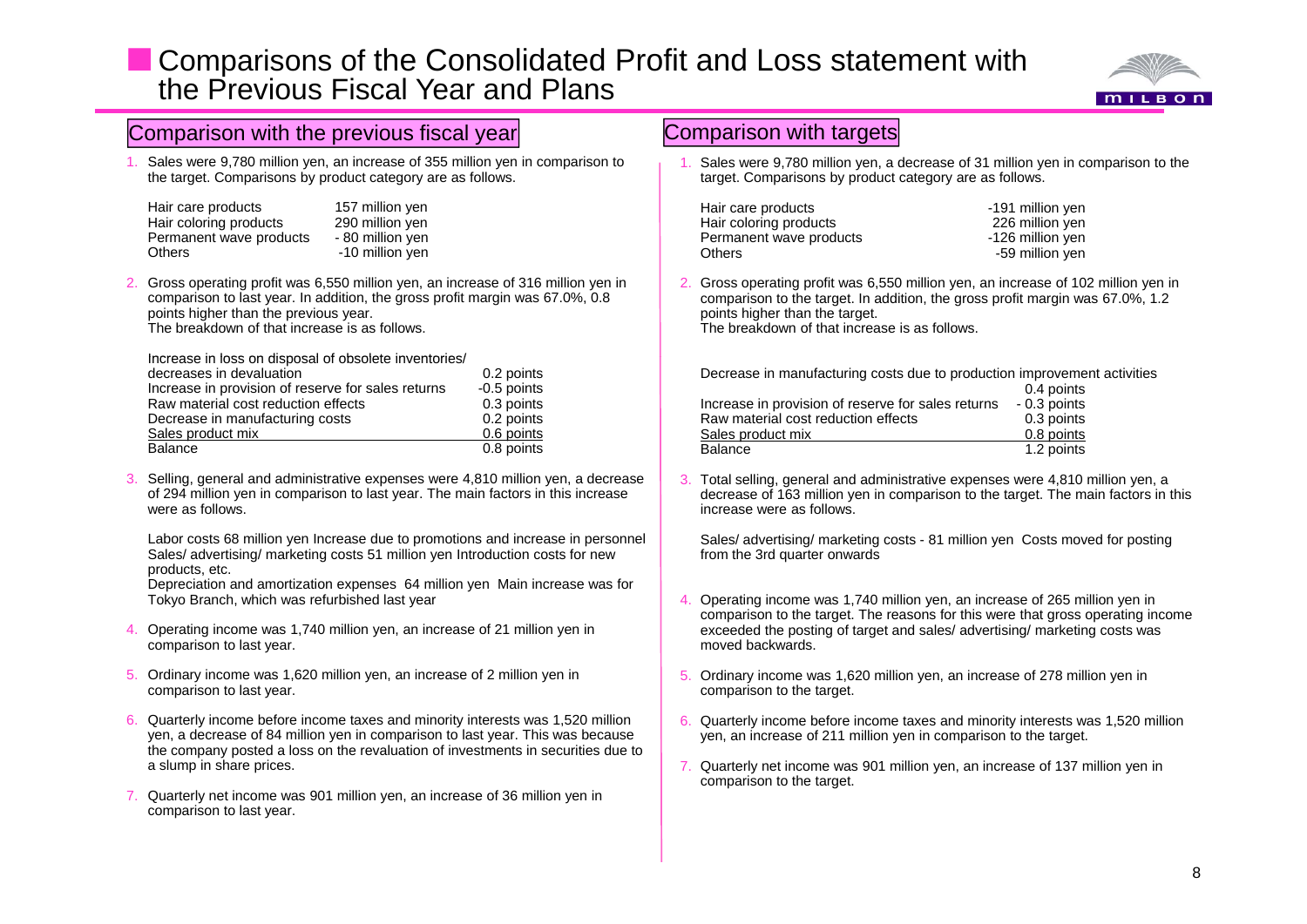

(Unit: million yen)

|                                                                           | $2nd$ quarter,<br>previous<br>term | <b>Current 2nd</b><br>quarter | Increase/<br>decrease | <b>Comments</b>                                        |
|---------------------------------------------------------------------------|------------------------------------|-------------------------------|-----------------------|--------------------------------------------------------|
| Balance of cash and cash<br>equivalents at the beginning of the<br>period | 1,666                              | 2,670                         | 1,004                 |                                                        |
| Cash flows from operating<br>activities                                   | 2,045                              | 1,785                         | $-260$                | This was mainly because we<br>abolished bill payments. |
| Cash flows from investment<br>activities                                  | $-128$                             | $-249$                        | $-121$                |                                                        |
| (Purchase of property and<br>equipment)                                   | (- 145)                            | $(-185)$                      | $(-40)$               |                                                        |
| Cash flows from financial<br>activities                                   | $-350$                             | $-422$                        | $-72$                 | Increase in the value of<br>dividend payments          |
| Foreign currency translation<br>adjustments                               | 12                                 | 5                             | $-7$                  |                                                        |
| Net increase in cash and cash<br>equivalents                              | 1,579                              | 1,118                         | $-461$                |                                                        |
| Balance of cash and cash<br>equivalents at the end of the period          | 3,245                              | 3,789                         | 544                   |                                                        |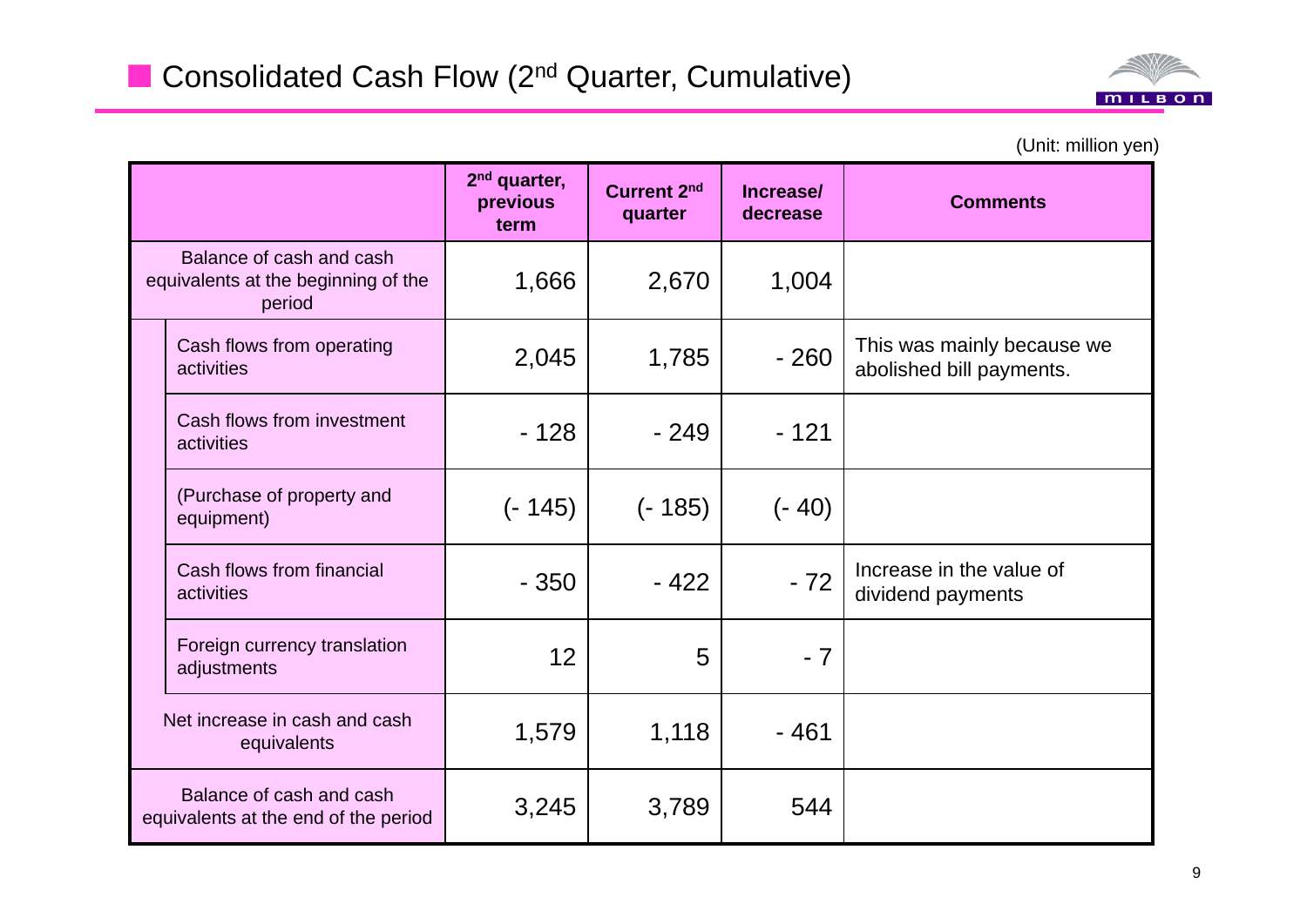## **The Trends in Consolidated Facility Investment and Depreciation Costs**



|                                             |                  |                  |                  |                  |                                     | JUITIL LITUUJAITU YUIT       |
|---------------------------------------------|------------------|------------------|------------------|------------------|-------------------------------------|------------------------------|
| Category                                    | Fiscal year 2007 | Fiscal year 2008 | Fiscal year 2009 | Fiscal year 2010 | Fiscal year 2011<br>January to June | Plan for fiscal year<br>2011 |
| <b>Buildings</b>                            | 67,867           | 143,672          | 188,474          | 921,283          | 3,481                               | 42,430                       |
| <b>Structures</b>                           | 565              |                  | 16,870           | 36,384           | 3,200                               | 3,500                        |
| Machinery and<br>equipment                  | 272,887          | 507,476          | 214,698          | 160,509          | 110,316                             | 232,640                      |
| Automobiles and<br>transportation equipment | 7,697            | 3,026            | 6,678            | 1,494            | 1,774                               | 4,380                        |
| Tools, equipment,<br>furniture and fixtures | 114,390          | 225,594          | 176,375          | 195,391          | 76,316                              | 201,310                      |
| Land                                        |                  | 414,059          |                  |                  |                                     |                              |
| Construction in progress                    | 43,082           | $-7,423$         | 686,471          | $-637,009$       | 5,985                               | $-3,620$                     |
| Software                                    | 100,167          | 96,913           | 154,098          | 260,209          | 83,749                              | 239,940                      |
| Software development in<br>progress         |                  |                  |                  | 2,100            | 546                                 | $-2,100$                     |
| <b>Others</b>                               |                  |                  | 1,000            | 500              | 1,000                               |                              |
| <b>Total investment</b>                     | 606,659          | 1,383,319        | 1,444,667        | 940,862          | 286,367                             | 718,480                      |
| Depreciation and<br>amortization expense    | 967,407          | 1,021,444        | 1,116,759        | 1,010,245        | 474,580                             | 1,074,200                    |

#### $($ l Init: thousand yen)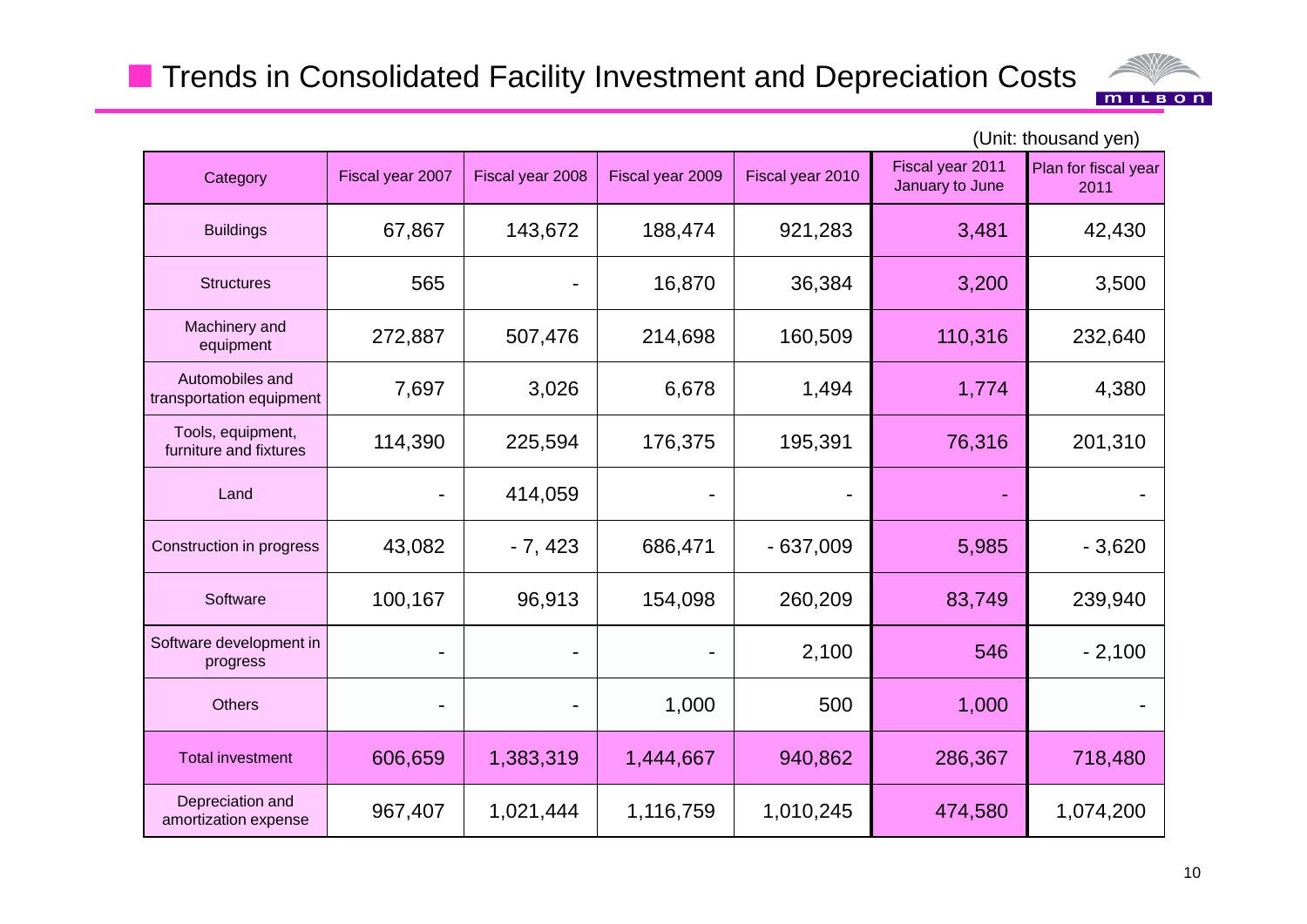## **Non-Consolidated Balance Sheet**



#### (Unit: thousand yen) ItemLast business year (December 20, 2010) Ratio2nd quarter under review(June 20, 2011) Ratio Increase/ decreaseAccounts payable Accrued expenses payable Corporate taxes payable 467,142 1,280,705 635,475 585,072 1,534,991 718,540 117,930 254,286 83,065 ItemLast business year (December 20, 2010) Ratio2nd quarter under review(June 20, 2011) Ratio Increase/ decreaseCash and bank deposits Trade notesAccounts receivable 2,344,171 653,056 2,225,899 3,492,455 689,563 2,262,075 1,148,284 36,507 36,176 Accrued consumption taxes, etc. Reserve for returned goods Reserve for bonuses**Others** 19,075 64,280 158,931 77,440 47,791 64,080 150,065 77,440 28,716 - 200- 8,866 Inventory assets Deferred tax assetsShort term loansOthers Loan loss reserves2,067,015 144,532 5,989 81,668 - 10,124 2,135,344 148,345 6,343 106,767 - 10,341 68,329 3,813 35425,099 - 217Total current liabilities 2,625,609 12.4 3,177,982 14.3 552.373 Allowance for retirement benefits for employees Reserve for loss on guarantees 38,400 3,299 37,200 3,299 - 1,200 Total current assets 7,512,209 35.4 8,830,553 39.7 1,318,344 **Buildings** Machinery and equipment LandConstruction in progress 4,044,882 1,068,452 4,763,766 3 6343,877,806 1,020,977 4,763,766 9 619- 167,076 - 47,475 5,985 Customers' deposits Long-term accrued expenses payable 81,779 282,408 81,779 282,408 Total fixed liabilities 1 402,587 1.9 404,687 1.8 2.100 Total liabilities 3,028,197 14.3 3,582,670 16.1 554,473 **Others** 366,963 362,618 - 4,345 Total tangible fixed assets 10,247,698 48.3 10,034,788 45.1 - 212,910 Total intangible fixed assets **447,754** 2.1 467,479 2.1 2.1 2.1 2.25 Capital stock Capital surplus Retained earnings (Inc. current net income) Treasury stock 2,000,000 199,120 16,159,396 (2,046,189) - 38,254 2,000,000 199,120 16,693,559 (948,276) - 47,476 534,163 - 9,222 Investment in securitiesShares in related companies Investments in related companies Long-term loans Prepaid pension costs 1,180,555 616,369 430,000 7,073 1,072,341 616,369 430,000 7,791 - 108,214 718Total shareholders' equity 18,320,261 86.4 18,845,203 84.6 524,942 Net unrealized gains on other securities  $-141,280$ - 161,559 - 20,279 Total valuation and translation adjustments  $-141.280$  $-0.7$   $-161.559$   $-0.7$   $-20.279$ Deferred tax assets **Others** Loan loss reserves 10,461 466,016 301,624 - 12,584 537,268 282,306 - 12,584 - 10,461 71,252 - 19,318 Total investments and 2,999,516 14.1 2,933,491 13.2 - 66,025 Total net assets 18,178,981 85.7 18,683,643 83.9 504,662 Total liabilities and net assets 21,207,179 100% 22,266,313 100% 1,059,134 other assetsTotal fixed assets 13,694,970 64.6 13,435,759 60.3 - 259,211 Total assets 21,207,179 100% 22,266,313 100% 1,059,134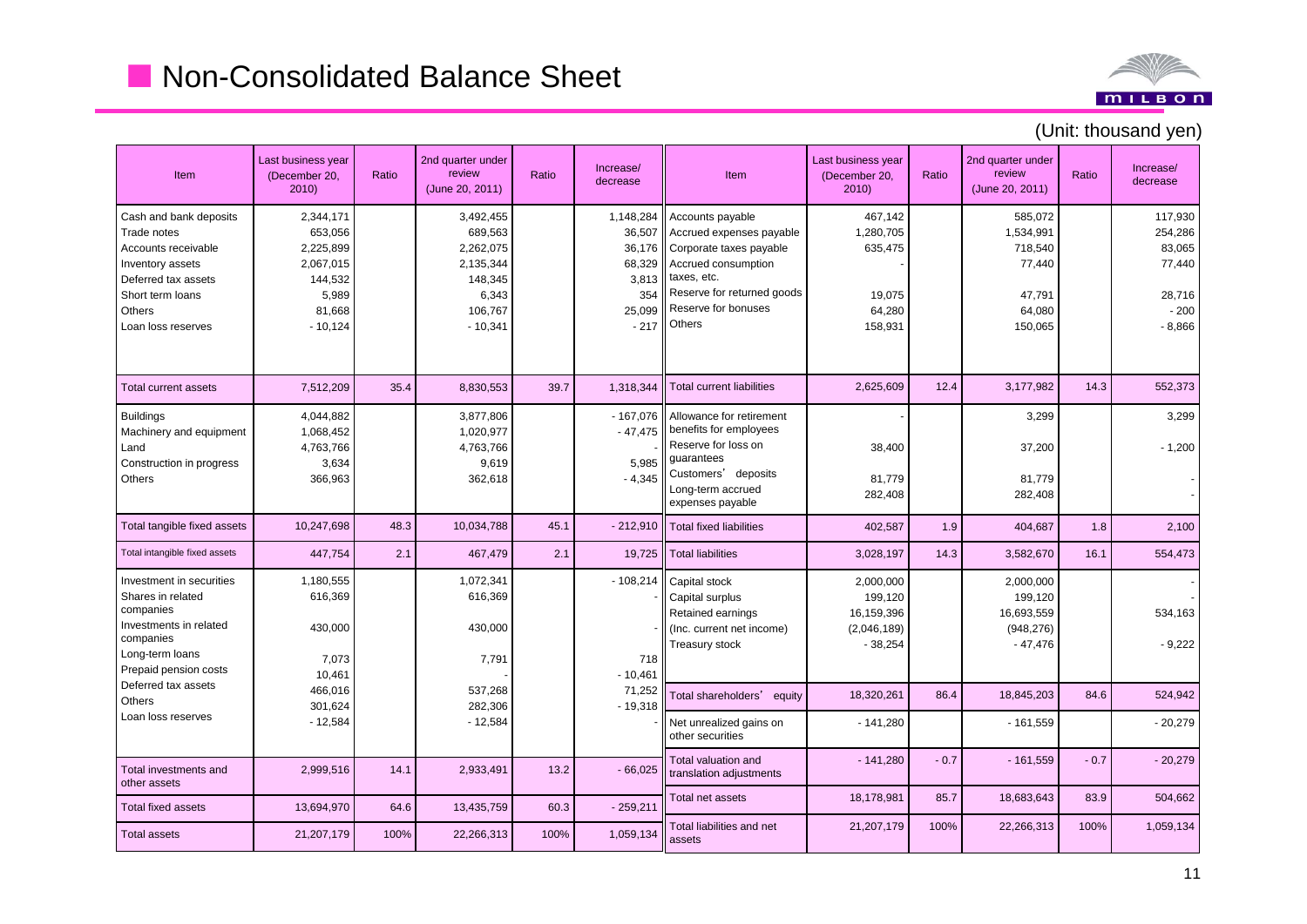## **Non-Consolidated Statement of Earnings (2<sup>nd</sup> Quarter, Cumulative)**



|                                                 |                                          |                                               | (Unit: thousand yen) |                            |        |                                                 |        |             |                     |                                                       |                                     |  |  |  |
|-------------------------------------------------|------------------------------------------|-----------------------------------------------|----------------------|----------------------------|--------|-------------------------------------------------|--------|-------------|---------------------|-------------------------------------------------------|-------------------------------------|--|--|--|
|                                                 |                                          |                                               |                      |                            |        | 2nd quarter cumulative period (January to June) |        |             |                     |                                                       |                                     |  |  |  |
|                                                 |                                          | <b>Results for fiscal</b><br><b>year 2010</b> | Ratio                | Fiscal year 2011<br>target | Ratio  | Results for fiscal year<br>2011                 | Ratio  | Growth rate | Achievement<br>rate | Increase/ decrease<br>against previous<br>fiscal year | Increase/decrease<br>against target |  |  |  |
|                                                 | Hair care products                       | 4,754,097                                     | 50.9                 | 5,086,310                  | 52.7   | 4,952,984                                       | 51.0   | 104.2       | 97.4                | 198,887                                               | $-133,326$                          |  |  |  |
|                                                 | Hair coloring products                   | 3,457,627                                     | 37.1                 | 3,472,080                  | 36.0   | 3,730,536                                       | 38.4   | 107.9       | 107.4               | 272,909                                               | 258,456                             |  |  |  |
| Product category totals                         | Permanent wave products                  | 988,800                                       | 10.6                 | 1,023,980                  | 10.6   | 907,623                                         | 9.3    | 91.8        | 88.6                | $-81,177$                                             | $-116,357$                          |  |  |  |
|                                                 | <b>Others</b>                            | 133,106                                       | 1.4                  | 61,940                     | 0.6    | 123,826                                         | 1.3    | 93.0        | 199.9               | $-9,280$                                              | 61,886                              |  |  |  |
|                                                 | Net sales                                | 9,333,632                                     | 100%                 | 9,644,310                  | 100%   | 9,714,970                                       | 100%   | 104.1       | 100.7               | 381,338                                               | 70,660                              |  |  |  |
|                                                 | Cost of sales                            | 3,217,074                                     | 34.5                 | 3,369,050                  | 34.9   | 3,314,818                                       | 34.1   | 103.0       | 98.4                | 97,744                                                | $-54,232$                           |  |  |  |
|                                                 | Total sales revenues                     | 6,116,558                                     | 65.5                 | 6,275,260                  | 65.1   | 6,400,152                                       | 65.9   | 104.6       | 102.0               | 283,594                                               | 124,892                             |  |  |  |
|                                                 | Labor costs                              | 1,341,097                                     | 14.4                 | 1,428,630                  | 14.8   | 1,405,259                                       | 14.5   | 104.8       | 98.4                | 64,162                                                | $-23,371$                           |  |  |  |
|                                                 | Travel costs/ transportation<br>costs    | 244,758                                       | 2.6                  | 233,900                    | 2.4    | 238,710                                         | 2.5    | 97.5        | 102.1               | $-6,048$                                              | 4,810                               |  |  |  |
| Selling, general and<br>administrative expenses | Sales/ advertising/<br>marketing costs*  | 964,548                                       | 10.3                 | 1,090,975                  | 11.3   | 1,013,870                                       | 10.4   | 105.1       | 92.9                | 49,322                                                | $-77,105$                           |  |  |  |
|                                                 | Depreciation and<br>amortization expense | 150,453                                       | 1.6                  | 236,580                    | 2.5    | 217,592                                         | 2.2    | 144.6       | 92.0                | 67,139                                                | $-18,988$                           |  |  |  |
|                                                 | Others                                   | 1,595,880                                     | 17.1                 | 1,750,765                  | 18.2   | 1,716,185                                       | 17.7   | 107.5       | 98.0                | 120,305                                               | $-34,580$                           |  |  |  |
|                                                 | Total                                    | 4,296,738                                     | 46.0                 | 4,740,850                  | 49.2   | 4,591,618                                       | 47.3   | 106.9       | 96.9                | 294,880                                               | $-149,232$                          |  |  |  |
|                                                 | Operating income                         | 1,819,820                                     | 19.5                 | 1,534,410                  | 15.9   | 1,808,533                                       | 18.6   | 99.4        | 117.9               | $-11,287$                                             | 274,123                             |  |  |  |
| Non-<br>operating                               | Income                                   | 58,199                                        | 0.6                  | 31,680                     | 0.3    | 43,368                                          | 0.4    | 74.5        | 136.9               | $-14,831$                                             | 11,688                              |  |  |  |
|                                                 | Costs                                    | 161,380                                       | 1.7                  | 169,790                    | 1.8    | 169,396                                         | 1.7    | 105.0       | 99.8                | 8,016                                                 | $-394$                              |  |  |  |
|                                                 | Ordinary income                          | 1,716,638                                     | 18.4                 | 1,396,300                  | 14.5   | 1,682,506                                       | 17.3   | 98.0        | 120.5               | $-34,132$                                             | 286,206                             |  |  |  |
| Extra<br>ordinary                               | Income                                   | 3,500                                         | 0.0                  |                            |        | 2,755                                           | 0.0    | 78.7        |                     | $-745$                                                | 2,755                               |  |  |  |
|                                                 | Loss                                     | 13,568                                        | 0.1                  | 30,000                     | 0.3    | 100,383                                         | 1.0    | 739.9       | 334.6               | 86,815                                                | 70,383                              |  |  |  |
|                                                 | Quarterly net income before taxes        | 1,706,570                                     | 18.3                 | 1,366,300                  | 14.2   | 1,584,878                                       | 16.3   | 92.9        | 116.0               | $-121,692$                                            | 218,578                             |  |  |  |
|                                                 | Income taxes-Current                     | 630,753                                       | 6.8                  | 579,700                    | 6.0    | 697,920                                         | 7.2    | 93.6        | 115.9               | 67,167                                                | 118,220                             |  |  |  |
|                                                 | Income taxes-Deferred                    | 49,161                                        | 0.5                  | $-30,400$                  | $-0.3$ | $-61,317$                                       | $-0.6$ |             |                     | $-110,478$                                            | $-30,917$                           |  |  |  |
|                                                 | Quarterly net income                     | 1,026,655                                     | 11.0                 | 817,000                    | 8.5    | 948,276                                         | 9.8    | 92.4        | 116.1               | $-78,379$                                             | 131,276                             |  |  |  |

\* "Sales/ advertising/ marketing costs" shows the total of sales promotion costs, advertising costs and market development costs. 12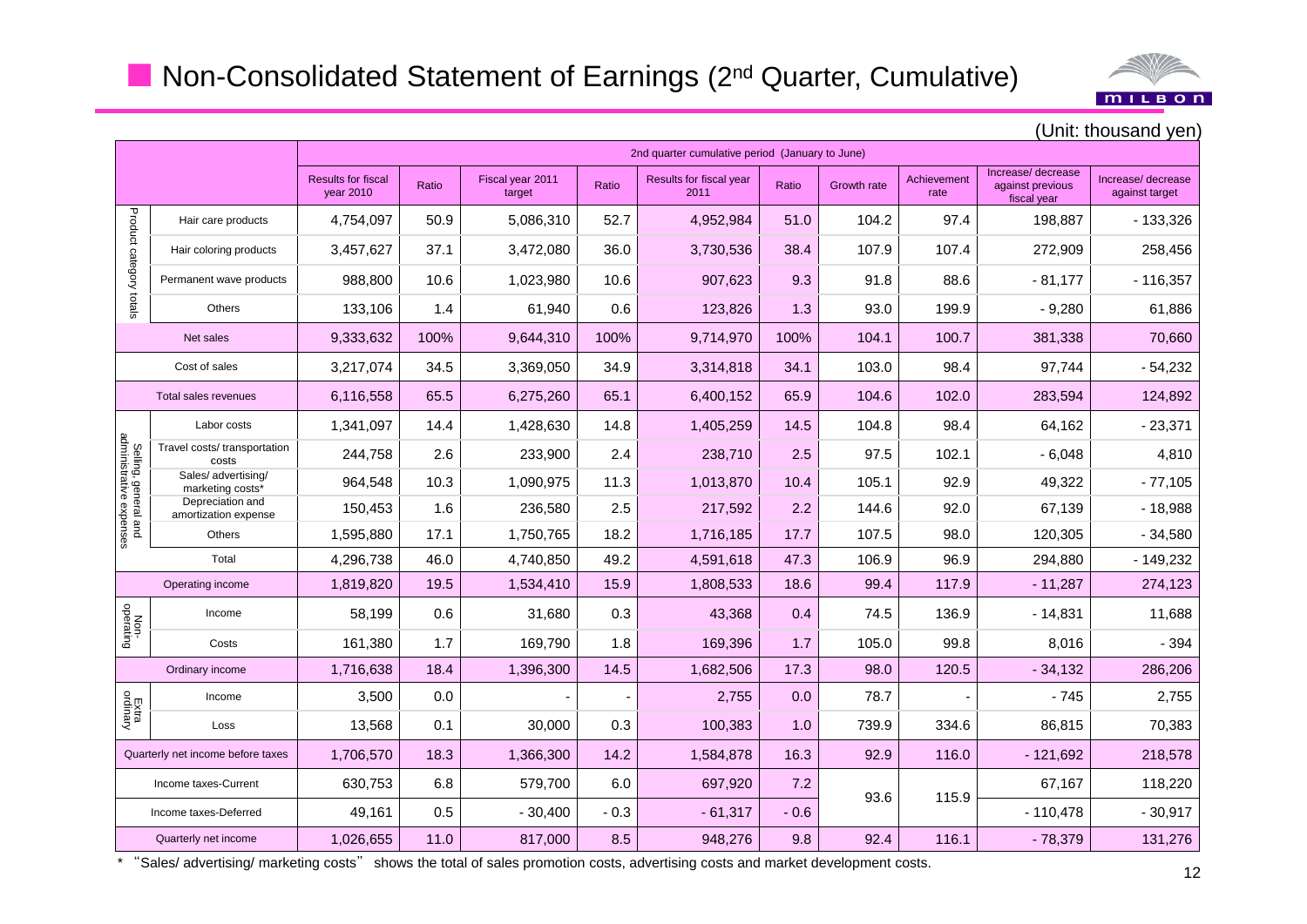## **Non-Consolidated Trends in the Proportions of New Products** and R&D Costs in Total Sales



(Unit: thousand yen)

|                                     | Hair care<br>products | Hair<br>coloring<br>products | Permanent<br>wave<br>products | <b>Others</b> | <b>Total</b> | <b>New</b><br>products<br>Ratio | <b>Test</b><br>research<br>costs | <b>Test</b><br>research<br>ratio | <b>Comments</b>                                                                                                                              |
|-------------------------------------|-----------------------|------------------------------|-------------------------------|---------------|--------------|---------------------------------|----------------------------------|----------------------------------|----------------------------------------------------------------------------------------------------------------------------------------------|
| Fiscal year 2007                    | 259,884               | 3,247,352                    | 129,446                       |               | 3,636,683    | 19.6%                           | 573,268                          | 3.3%                             | Ordeve<br>Prejume (perm/ floss/ wax)                                                                                                         |
| Fiscal year 2008                    | 1,897,975             | 996,019                      | 678,564                       |               | 3,572,559    | 18.4%                           | 667,886                          | 3.6%                             | Deesse's Linkage HY<br>Liscio Knoteur/Liseinter<br>Inphenom/Prejume Drop<br>Prejume Milk<br>2 color support products                         |
| Fiscal year 2009                    | 2,323,359             | 507,233                      | 270,214                       |               | 3,100,806    | 15.4%                           | 766,493                          | 4.0%                             | Deesse's Neu/ Aujua<br>Liscio Knoteur SH/Farglan<br>Prejume Luvento<br>Prejume CMC Wave<br>Inphenom Daily Care<br>Color remover/Ajit Control |
| Fiscal year 2010                    | 1,664,063             | 178,555                      | 504,829                       | 16,797        | 2,364,246    | 11.5%                           | 838,005                          | 4.3%                             | Qufra<br>Deesse's Aprou<br>Melenate<br>Liscio Glanfe<br>Aujua/Lifume<br>Additional colors for Ordeve                                         |
| Fiscal year 2011<br>January to June | 1,460,100             | 324,865                      | 1,955                         |               | 1,786,920    | 17.4%                           | 480,078                          | 4.9%                             | Deesse's Neu due<br>Deesse's Linkage-u<br>Additional colors for Ordeve<br>Fierli                                                             |
| Fiscal year 2011<br>Target          | 2,930,000             | 1,180,000                    | 10,000                        |               | 4,120,000    | 19.3%                           | 883,000                          | 4.4%                             | Dressia<br>Ordeve Beaute (grey)<br>Deesse's Shine Treatment<br>Aujua Aging Spa                                                               |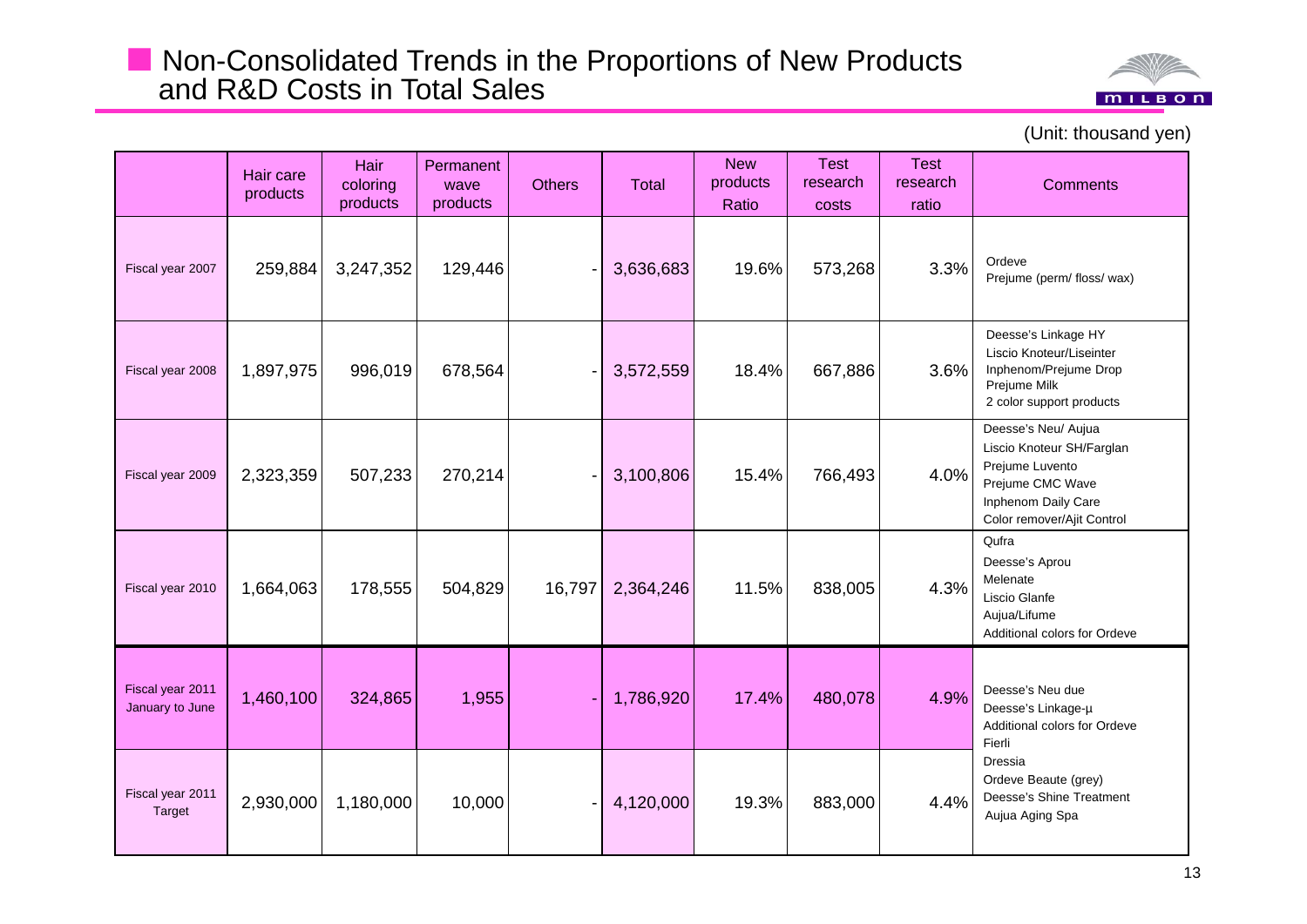

|                                                     | Fiscal year 2006 | Fiscal year 2007 | Fiscal year 2008 | Fiscal year 2009 | Fiscal year 2010 | Fiscal year 2011                     | Comments                                                                                                                                                                                               |
|-----------------------------------------------------|------------------|------------------|------------------|------------------|------------------|--------------------------------------|--------------------------------------------------------------------------------------------------------------------------------------------------------------------------------------------------------|
| Number of beauty salons (salons)                    | 217,769          | 219,573          | 221,394          | 223,645          |                  |                                      | Ministry of Health, Labor and Welfare Public Health Administration                                                                                                                                     |
| Number of beauty therapists (people)                | 431,685          | 435,275          | 443,944          | 453,371          |                  |                                      | Report<br>Number of beauty salon facilities/ number of employees (year-end)                                                                                                                            |
| Beauty customer population (thousands of<br>people) | 41,646           | 40,519           | 40,119           | 39,720           | $*39,732$        | 39,712 (as<br>of January 1,<br>2011) | National Census Report Population Statistics, Statistics Bureau, Ministry<br>of Internal Affairs and Communications<br>Estimated population of females aged 15 to 64 years of age (as of<br>October 1) |

\* The standard for the 2010 beauty population has been revised due to the preliminary statistics from the 2010 national population census. (Retroactive correction of the beauty population for 2009 and previous years is not possible because retroactive interpolated corrective values for the age-specific population statistics have not been made public.)

|                                                                | <b>Milbon salon trends</b>            |                  |                  |                  |                  |                  | (as of May 20)   |
|----------------------------------------------------------------|---------------------------------------|------------------|------------------|------------------|------------------|------------------|------------------|
|                                                                |                                       | Fiscal year 2006 | Fiscal year 2007 | Fiscal year 2008 | Fiscal year 2009 | Fiscal year 2010 | Fiscal year 2011 |
|                                                                | Milbon salons (salons)                | 2,439            | 2,404            | 2,210            | 2,657            | 2,784            | 3,423            |
| <b>Tokyo Branch</b>                                            | Sales per salon (thousands<br>of yen) | 1,937            | 1,999            | 2,160            | 2,170            | 2,254            |                  |
| Milbon salons (salons)                                         |                                       | 1,452            | 1,505            | 1,368            | 1,558            | 1,643            | 1,636            |
| Nagoya Branch                                                  | Sales per salon (thousands<br>of yen) | 1,711            | 1,706            | 1,848            | 1,559            | 1,858            |                  |
| Osaka Branch                                                   | Milbon salons (salons)                | 2,769            | 2,416            | 2,312            | 2,616            | 2,464            | 2,558            |
|                                                                | Sales per salon (thousands<br>of yen) | 1,784            | 1,908            | 2,013            | 2,040            | 2,158            |                  |
|                                                                | Milbon salons (salons)                | ----             | 435              | 431              | 552              | 680              | 587              |
| <b>Fukuoka Branch</b><br>Sales per salon (thousands<br>of yen) |                                       | -----            | 1,572            | 1,564            | 1,538            | 1,671            |                  |
| Total                                                          | Milbon salons (salons)                | 6,660            | 6,760            | 6,321            | 7,383            | 7,571            | 8,204            |
|                                                                | Sales per salon (thousands<br>of yen) | 1,824            | 1,872            | 1,997            | 1,947            | 2,088            |                  |
|                                                                | Trend in field persons                |                  |                  |                  |                  |                  | (as of June 20)  |



#### **Trend in field persons**

| frend in field persons              |                  |                  |                  |                  |                  | (as of June 20)           |
|-------------------------------------|------------------|------------------|------------------|------------------|------------------|---------------------------|
|                                     | Fiscal vear 2006 | Fiscal vear 2007 | Fiscal year 2008 | Fiscal year 2009 | Fiscal vear 2010 | Fiscal year 2011          |
| Field persons (people)              | 1801             | 197              | 202 <b>1</b>     | 206              | <b>224</b>       | 14 people<br>currently in |
| Sales per person (thousands of yen) | 95,689           | 89.475           | 90.705           | 91.971           | 92.022           | training                  |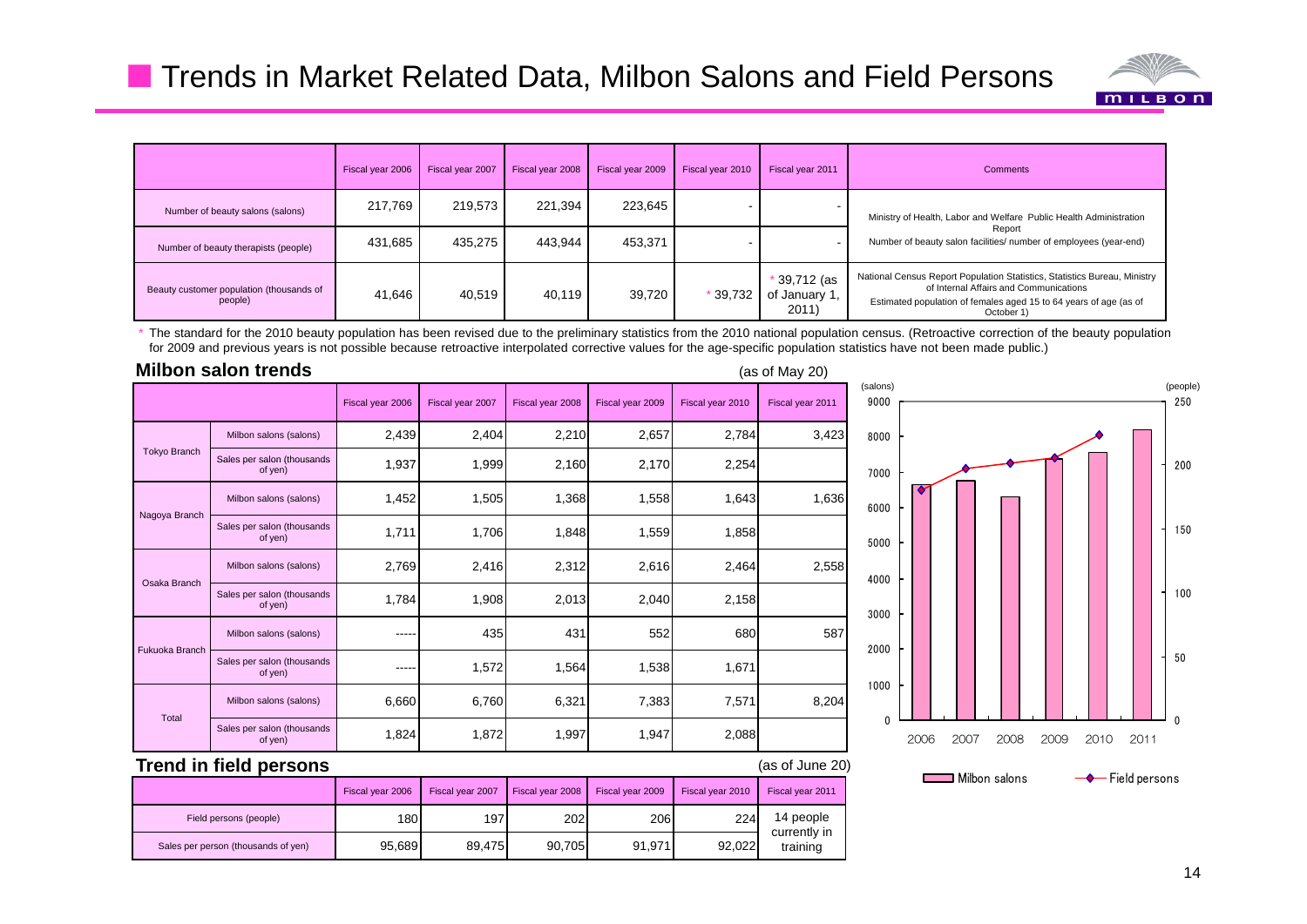

## **N** United States MILBON USA, INC.

|       |                         |                         | Amount  | <b>Previous fiscal</b><br>year    | Growth rate             | <b>Achievement</b> |             |  |
|-------|-------------------------|-------------------------|---------|-----------------------------------|-------------------------|--------------------|-------------|--|
|       | Unit                    | Results for fiscal year | Target  | Results in current fiscal<br>year | Increase/<br>(decrease) | (% )               | rate $(\%)$ |  |
| Sales | Thousands<br>of dollars | ,984                    | ,991    | 1,966                             | $-17$                   | 99.1               | 98.8        |  |
|       | Thousands<br>of yen     | 179,081                 | 159,280 | 162,209                           | $-16,872$               | 90.6               | 101.8       |  |

· Japan's unique salon treatment menus, which are a new category in the North American market, have started to attract attention around Manhattan and the number of salons introducing products is expanding steadily.

- Signs are starting to be seen of a cessation in the slide of sales of hair care products and permanent wave products centered on straight perm agents, which have continued to tend towards slight decreases.
- We are planning for the improvement of distribution costs by operation of a warehouse on the west coast.

|                        | <b>Unit</b>             | <b>Results for fiscal</b><br>year | Results in current fiscal<br>year | Growth rate (%) | Number of<br>salons | Established: March 2004                  |
|------------------------|-------------------------|-----------------------------------|-----------------------------------|-----------------|---------------------|------------------------------------------|
| Hair care products     | Thousands<br>of dollars | 1,400                             | 1,375                             | 98.2            | 999                 | * Operations launched in July 2004       |
|                        | Thousands<br>of yen     | 126,371                           | 113,416                           | 89.7            |                     | Number of employees : 13                 |
|                        | Thousands<br>of dollars | 109                               | 133                               | 122.0           | 203                 | (FP employees)<br>$\therefore 8$         |
| Hair coloring products | Thousands<br>of yen     | 9,905                             | 11,039                            | 111.4           |                     | Number of handling<br>: 1,215<br>outlets |
| Permanent wave         | Thousands<br>of dollars | 439                               | 434                               | 98.9            | 710                 |                                          |
| products               | Thousands<br>of yen     | 39,633                            | 35,817                            | 90.4            |                     |                                          |

\* Number of Milbon product handling salons by segment is data current as of March 2011.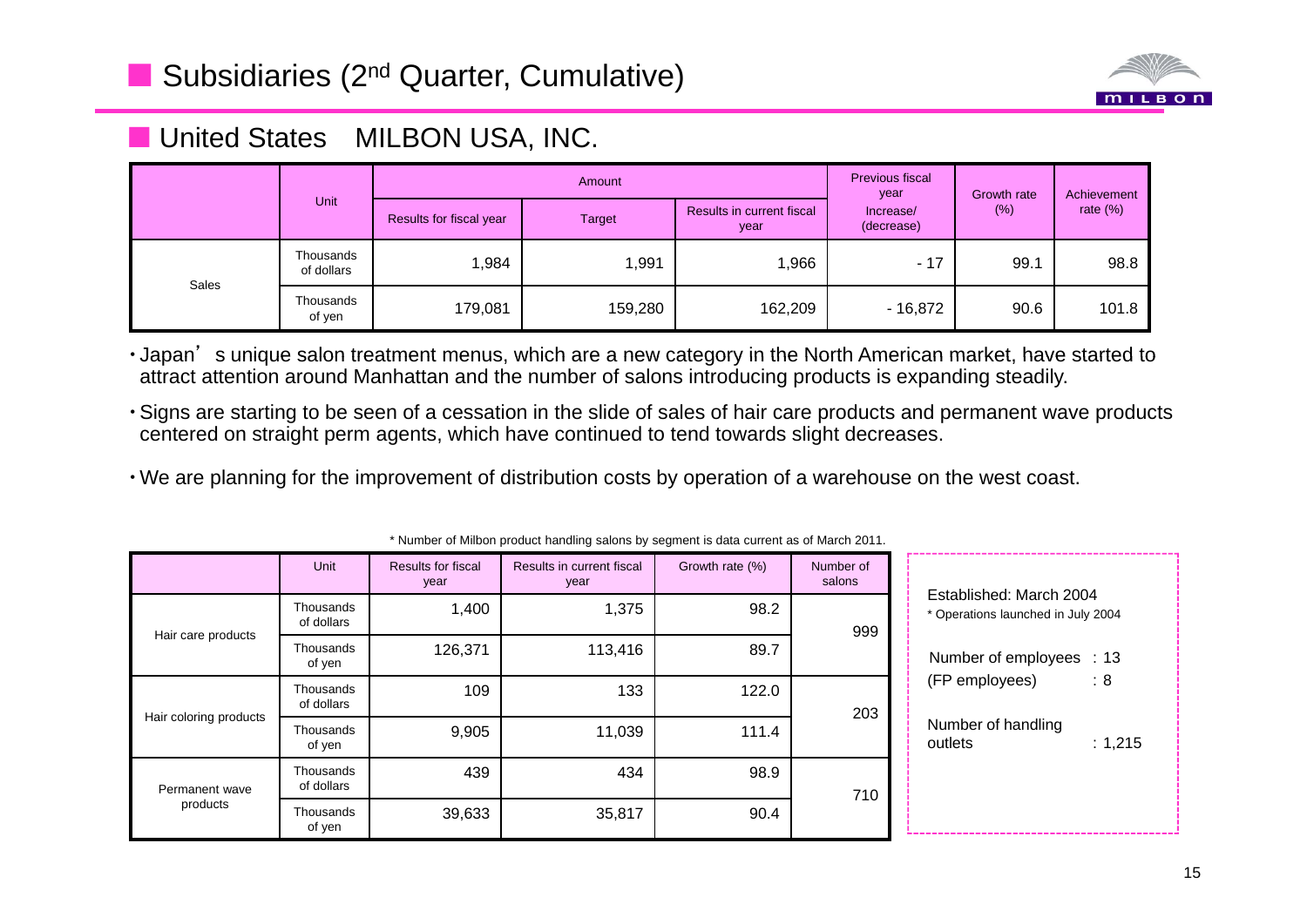

#### $\blacksquare$  China ■ China Milbon Trading (Shanghai) Co.,Ltd.

|       |                      |                         | Amount        | Previous fiscal<br>year           | Growth rate             | Achievement |             |
|-------|----------------------|-------------------------|---------------|-----------------------------------|-------------------------|-------------|-------------|
|       | Unit                 | Results for fiscal year | <b>Target</b> | Results in current fiscal<br>year | Increase/<br>(decrease) | (% )        | rate $(\%)$ |
| Sales | Thousands<br>of yuan | 2,321                   | 3,615         | 4,466                             | 2,145                   | 192.4       | 123.6       |
|       | Thousands<br>of yen  | 30,734                  | 46,995        | 55,514                            | 24,780                  | 180.6       | 118.1       |

• Customers perceived the differentiation of Milbon from existing manufacturers and the new development of Milbon product-handling salons progressed better than planned due to the deployment of sales activities focused on top salons that have acquired wealthy customers in the east China region (Shanghai City, Jiangsu and Zhejiang) and the south China region (Guangdong, Fukien).

Against the backdrop of Japanese hair styles being fashionable among Chinese women, who are sensitive to trends, Japanese-transmitted beauty techniques and products are being evaluated highly by the Chinese salons that lead fashion. As a result of the thoroughgoing implementation of educational activities such as technique workshops, etc., sales of hair coloring products and permanent wave products are expanding.

|                            | Unit                 | <b>Results for fiscal</b><br>year | Results in current fiscal<br>year | Growth rate (%) | Number of<br>salons | Established: November 2007                        |
|----------------------------|----------------------|-----------------------------------|-----------------------------------|-----------------|---------------------|---------------------------------------------------|
| Hair care products         | Thousands<br>of yuan | 1,179                             | 1,865                             | 158.1           | 160                 | *Operations launched in February 2009             |
|                            | Thousands<br>of yen  | 15,619                            | 23,182                            | 148.4           |                     | Number of employees : 15                          |
| Hair coloring products     | Thousands<br>of yuan | 1,064                             | 2,255                             | 211.9           | 226                 | (FP employees)<br>: 10                            |
|                            | Thousands<br>of yen  | 14,090                            | 28,026                            | 198.9           |                     | Number of handling<br>$\therefore$ 311<br>outlets |
| Permanent wave<br>products | Thousands<br>of yuan | 77                                | 346                               | 448.1           | 169                 |                                                   |
|                            | Thousands<br>of yen  | 1,023                             | 4,305                             | 420.8           |                     |                                                   |

\* Number of Milbon product handling salons by segment is data current as of March 2011.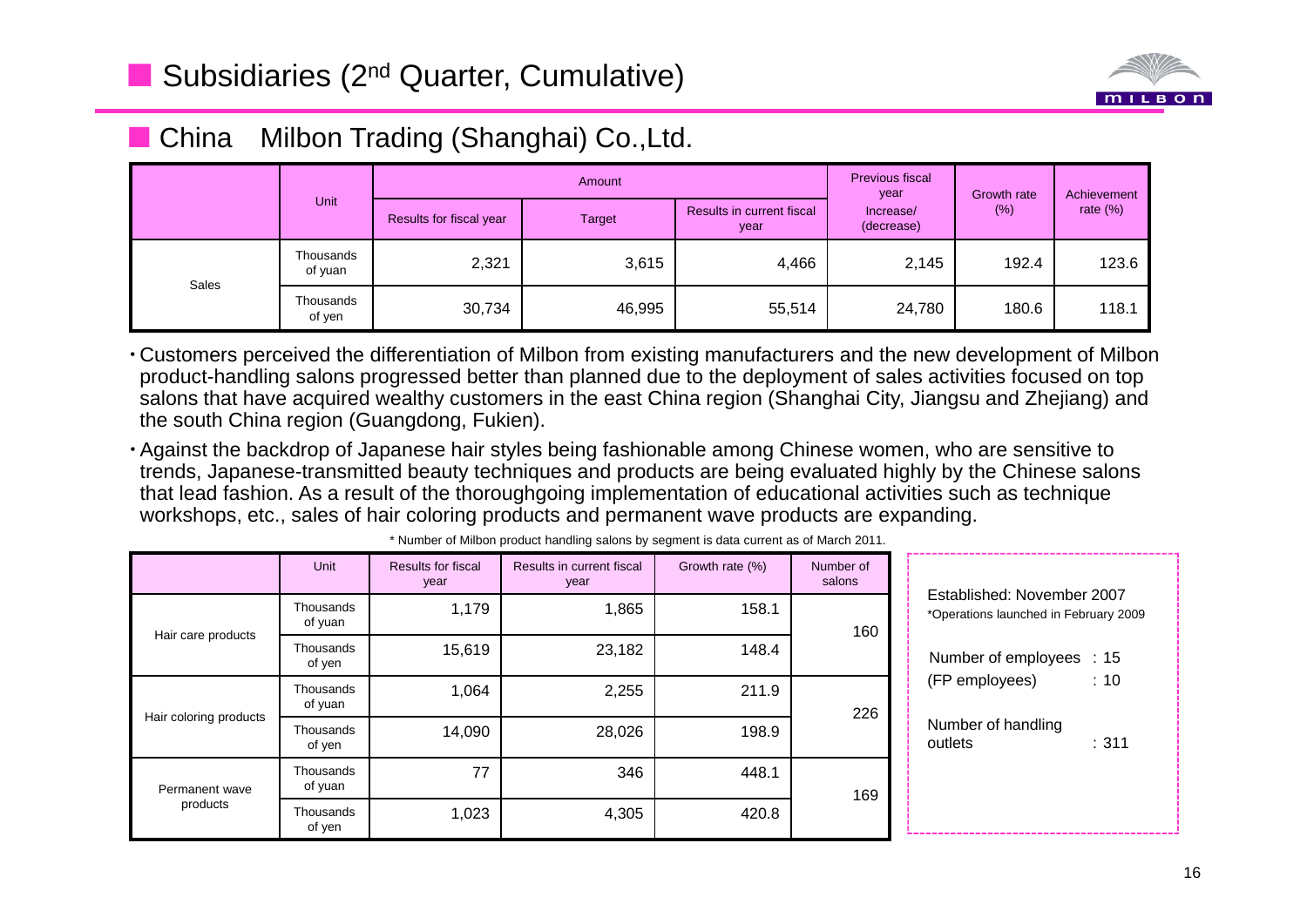

## ■ South Korea Milbon Korea Co.,Ltd.

|       | <b>Unit</b>         |                         | Previous fiscal<br>year | Growth rate                       | Achievement             |        |             |
|-------|---------------------|-------------------------|-------------------------|-----------------------------------|-------------------------|--------|-------------|
|       |                     | Results for fiscal year | Target                  | Results in current fiscal<br>year | Increase/<br>(decrease) | $(\%)$ | rate $(\%)$ |
| Sales | Thousands<br>of won | 742,369                 | 1,764,000               | 2,066,622                         | 1,324,252               | 278.4  | 117.2       |
|       | Thousands<br>of yen | 56,962                  | 132,300                 | 149,498                           | 92,536                  | 262.5  | 113.0       |

In addition to an increase in new hair coloring product handling salons, sales of hair care products centered on the salon treatments Deesse's Neu and Linkage HY, which repair damage done to hair by hair coloring products, progressed steadily.

As a result of focusing on thoroughgoing educational activities for target salons and educational support activities such as various types of seminars, etc., we have established an image as a comprehensive high quality/ high value brand. Recognition in the South Korean market is increasing and we have also acquired the trust of local hair designers. The number of inquiries from large, high quality salons who say they want to change from other manufacturers is increasing rapidly.

|                            | Unit                | <b>Results for fiscal</b><br>year | Results in current fiscal<br>year | Growth rate (%) | Number of<br>salons |                                                                  |
|----------------------------|---------------------|-----------------------------------|-----------------------------------|-----------------|---------------------|------------------------------------------------------------------|
| Hair care products         | Thousands<br>of won | 210,196                           | 557,710                           | 265.3           | $*589$              | Established: July 2009<br>* Operations launched in December 2009 |
|                            | Thousands<br>of yen | 16,128                            | 40,344                            | 250.1           |                     | Number of employees : 12                                         |
| Hair coloring products     | Thousands<br>of won | 527,682                           | 1,390,786                         | 263.6           | $*1,128$            | : 7<br>(FP employees)                                            |
|                            |                     | Thousands<br>of yen               | 40,489                            | 100,608         | 248.5               |                                                                  |
| Permanent wave<br>products | Thousands<br>of won |                                   | 109,497                           |                 | $*186$              | * Including sales agents.                                        |
|                            | Thousands<br>of yen |                                   | 7,921                             |                 |                     |                                                                  |

#### \* Number of Milbon product handling salons by segment is data current as of March 2011.

The number of Milbon product-handling salons in the Korean market is surveyed once a year in consultation with our local sales agent so the figures have not been updated this time.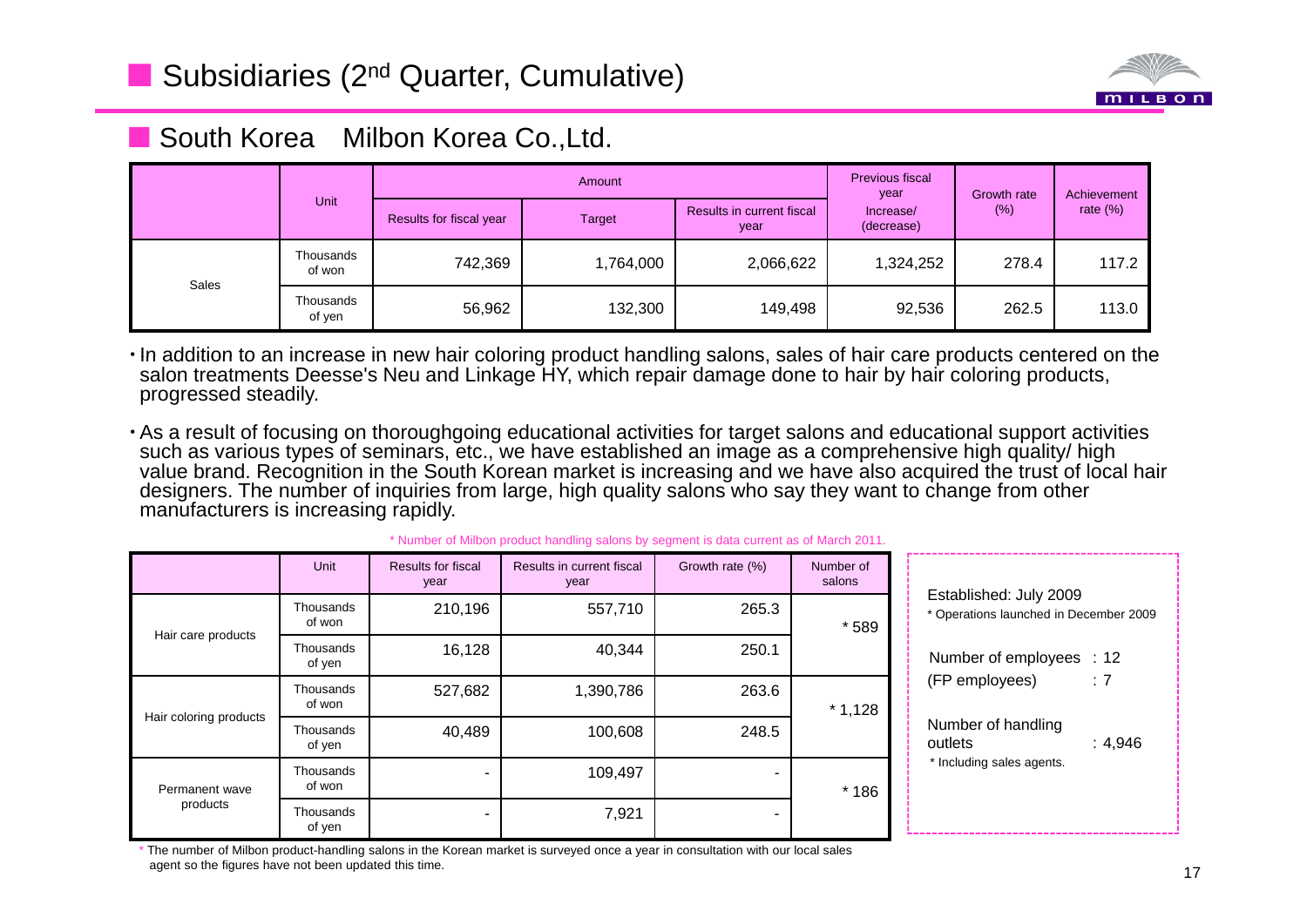Results Briefing for the 2nd Quarter of the 52nd Term of Business

- 1. Current situation and outlook for the second half of the term
- 2. State of progress of medium-term business vision

Ryuji Sato, President and Representative Director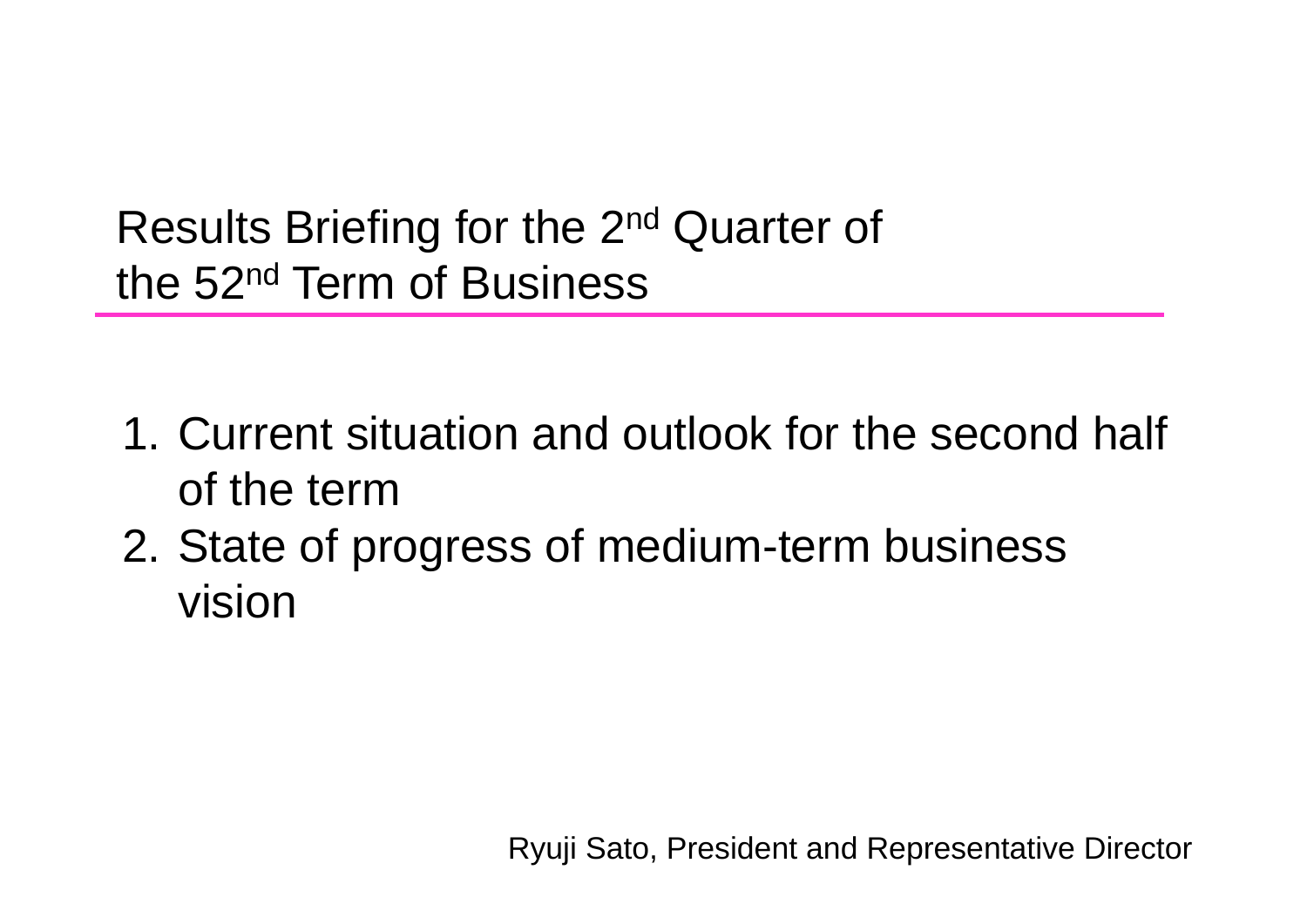

**Domestic market** 

- 1. The influence of the Great East Japan Earthquake
- 2. Current situation and outlook for the second half of the term
- 3. Others (Aujua market deployment situation/ Education Division)
- F. International market 1. United States ( MILBON USA, INC. )
- 2. China ( Milbon Trading (Shanghai) Co.,Ltd. )
- 3. South Korea ( Milbon Korea Co., Ltd. )
- 4. Others (Taiwan/ Hong Kong)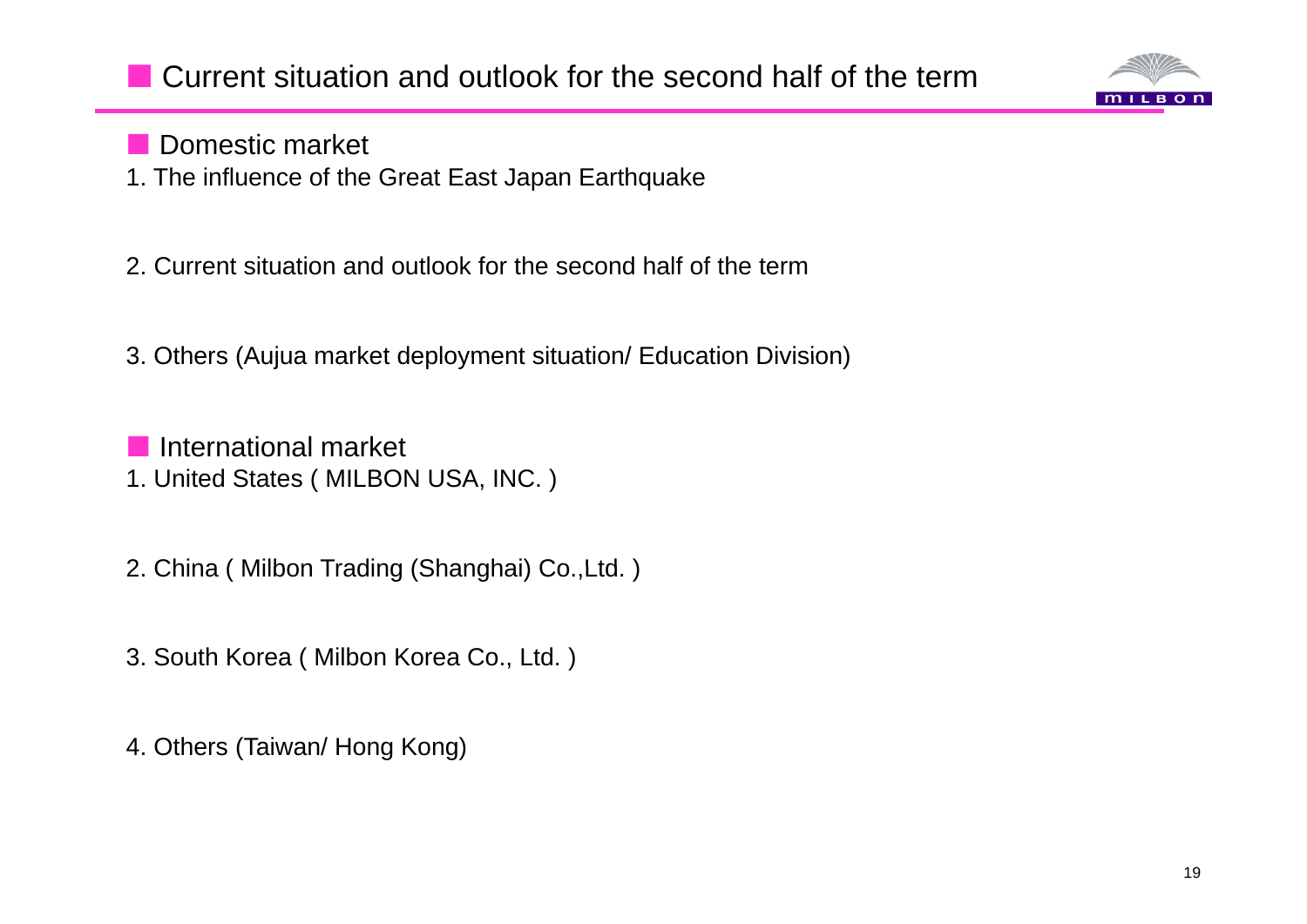

**Progress of globalization** 

1. Global education and the acceleration of human resource cultivation

2. We will start to research business models for the development of new areas.

3. Initiation of a project aimed at Asian production and development bases

New business Development of organic products

Conclusion of a sales agent contract with Kemon, Italy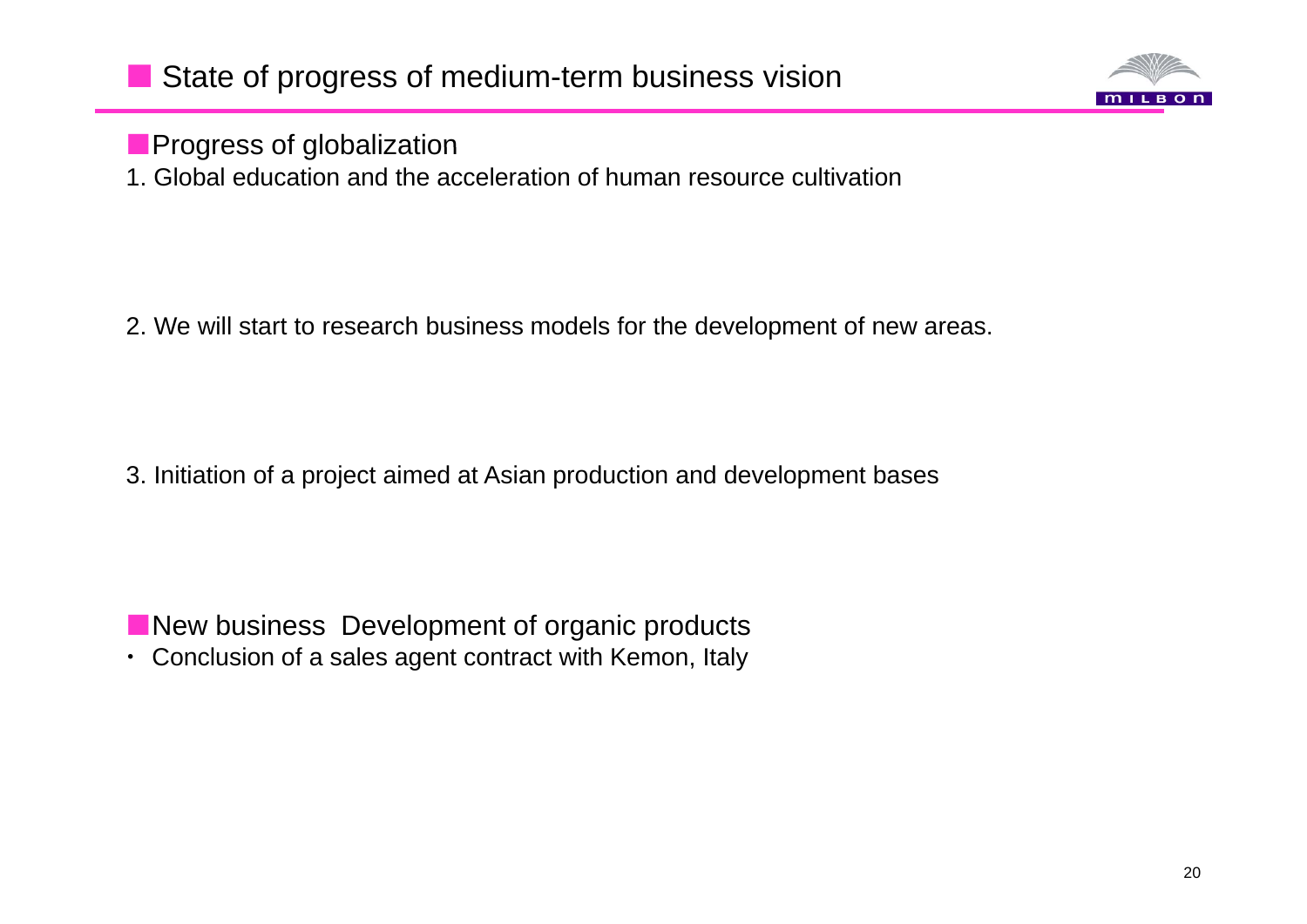# **Reference Materials**

1. Hair cosmetic shipping statistics (Milbon non-consolidated) 2. Hair Cosmetic Shipping Statistics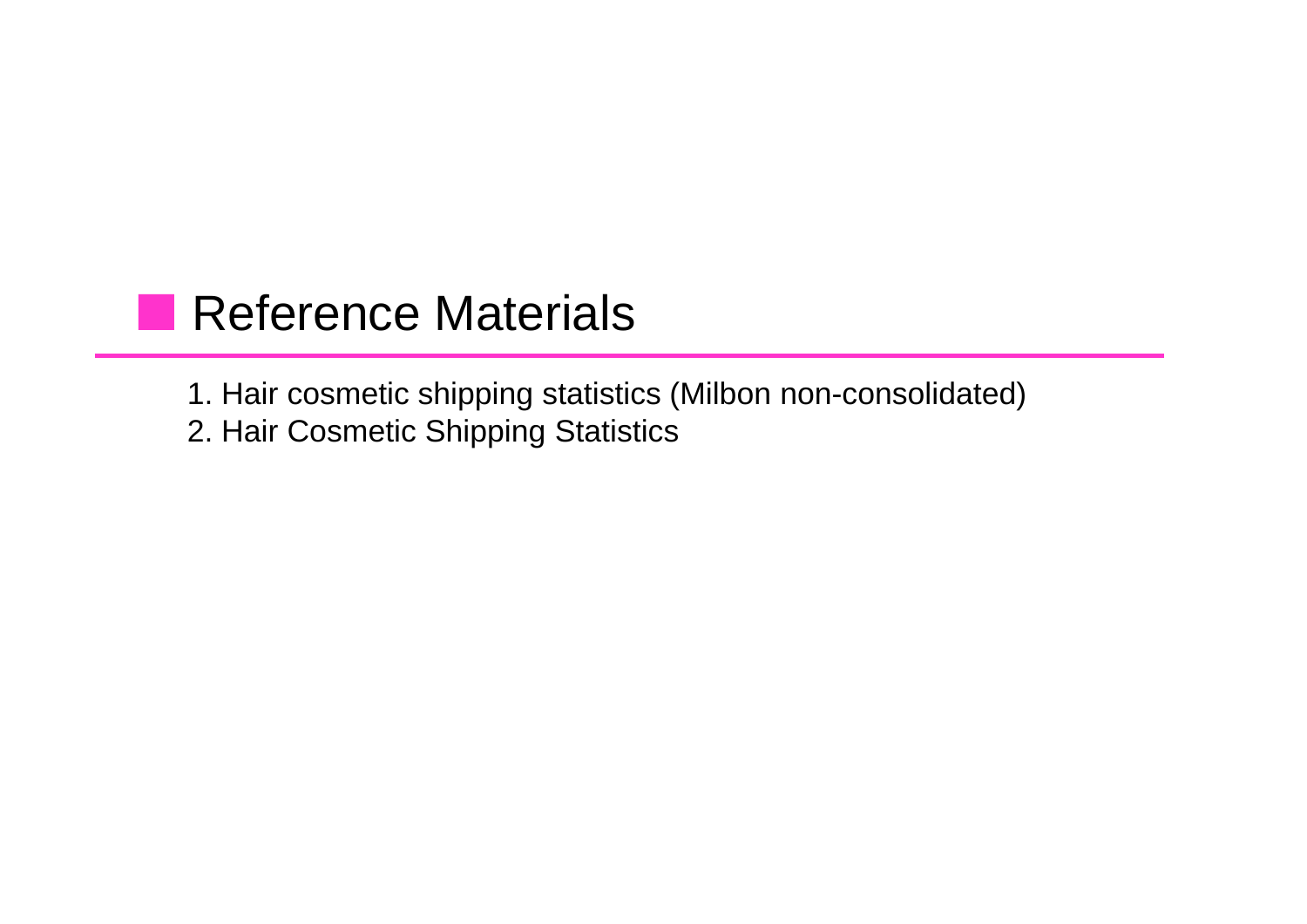

|                           | Fiscal year 2010<br>(January to June) | Fiscal year 2011<br>(January to June) | <b>Growth rate</b> | <b>Comments</b>                           |
|---------------------------|---------------------------------------|---------------------------------------|--------------------|-------------------------------------------|
| Shampoo                   | 779,907                               | 904,176                               | 115.9              | Deesse's Neu due                          |
| <b>Rinse</b>              | 154,795                               | 135,186                               | 87.3               | Inphenom                                  |
| <b>Hair tonic</b>         | 131,729                               | 124,124                               | 94.2               | Deesse's Lifa<br><b>AGN</b>               |
| <b>Treatment</b>          | 2,461,522                             | 2,784,090                             | 113.1              | Deesse's Neu due<br>Deesse's Linkage-µ    |
| Hair cream                | 4,360                                 | 3,605                                 | 82.7               |                                           |
| Hair conditioner          | 1,045,115                             | 837,603                               | 80.1               | Prejume<br>Deesse's Aprou, Qufra          |
| Hair spray                | 457,929                               | 458,791                               | 100.2              | <b>Nigelle Lafusion</b><br>Prejume, Qufra |
| Hair coloring<br>products | 3,667,662                             | 3,954,619                             | 107.8              | Ordeve<br>Liseinter, Farglan              |
| Permanent                 | 1,048,238                             | 961,570                               | 91.7               | Liscio Knoteur<br>Prejume, Live Noble     |
| <b>Others</b>             | 140,344                               | 130,436                               | 92.9               | Rod, roller, iron                         |
| Sales rebates             | $-557,973$                            | $-579,233$                            | 103.8              |                                           |
| <b>Total</b>              | 9,333,632                             | 9,714,970                             | 104.1              |                                           |

(Unit: thousand yen)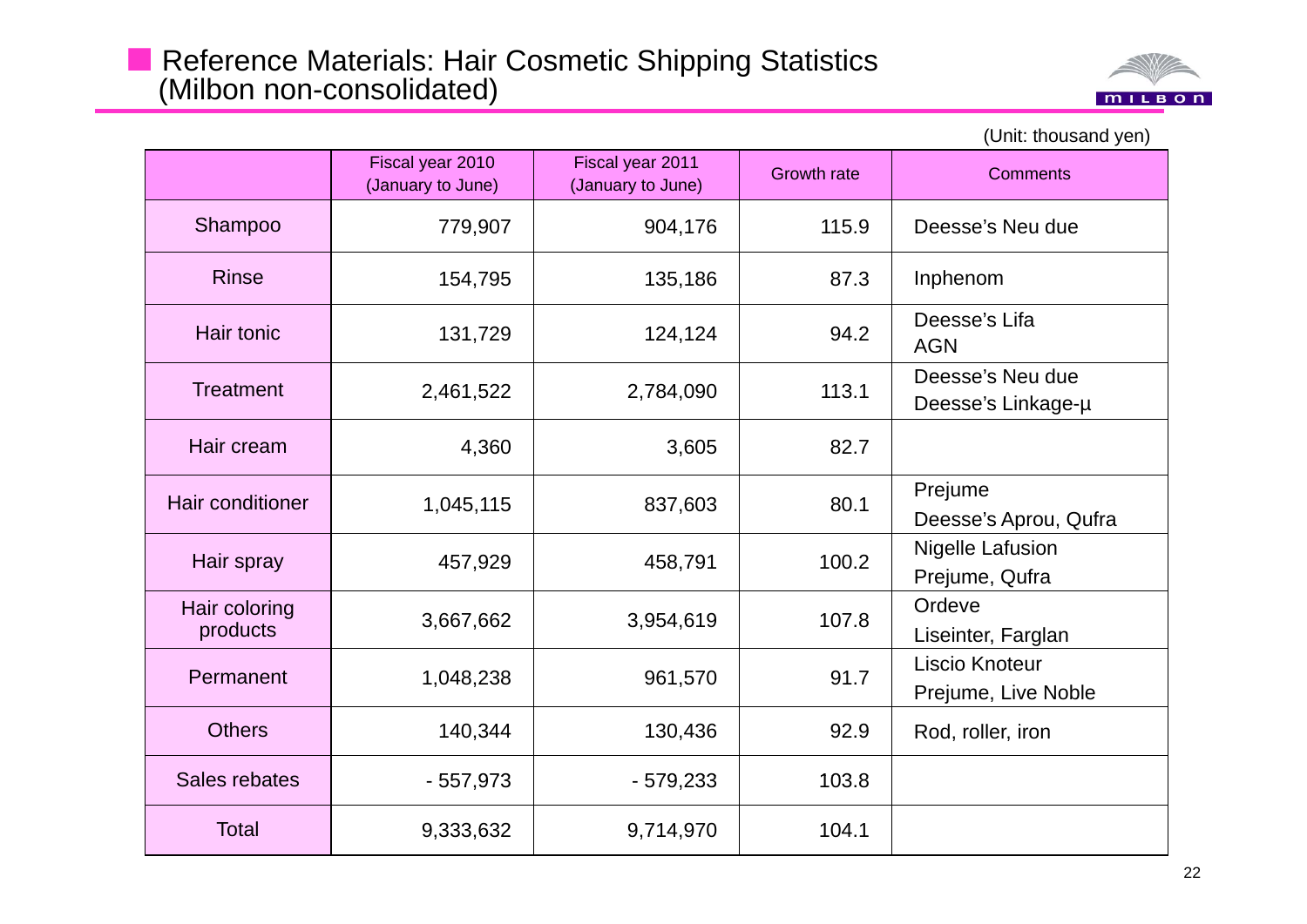

January February March April May June July August September October November December Total (January - April) Growth rate Fiscal year 2010 7,033 6,841 8,792 8,688 8,569 9,248 11,382 9,040 8,372 8,290 9,311 9,533 31,354 Shampoo Fiscal year 2011 6,153 8,545 8,097 8,620 31,415 100.2% Difference -880 1,704 -695 -68 61 Fiscal year 2010 2,343 2,024 2,273 2,487 2,488 2,553 2,643 2,698 2,339 2,357 2,346 2,607 9,127 Rinse Fiscal year 2011 1,853 2,239 2,181 2,302 8,575 94.0% Differencee -490 215 -92 -185 -552 Fiscal year 2010 1,098 1,346 1,380 1,359 1,339 1,644 1,404 1,427 1,512 1,516 1,574 1,536 5,183 Hair tonic Fiscal year 2011 1,095 1,296 1,248 1,270 4,909 94.7% Difference -3 -50 -132 -89 -274 Fiscal year 2010 5,193 5,340 7,827 6,846 6,266 7,158 7,303 6,704 6,855 6,804 7,549 7,712 25,206 Hair treatment | Fiscal year 2011 | 4,601 | 6,833 | 6,098 | 6,589 | | | | | | | | | | | | | | | | | 24,121 | 95.7% **Difference**  -592 1,493 -1,729 -257 -1,085 Pomade, cheek Fiscal year 2010 1,009 1,132 1,180 1,450 1,109 1,402 1,328 1,233 1,441 1,249 1,290 1,411 4,771 1 - Lair cream, perfume oils Fiscal year 2011 | 1,042 | 1,160 | 1,240 | 1,293 | | | | | | | | | | | | | | | 4,735 | 99.2% **Difference**  33 28 60 -1577 | | | | | | | | | | | | Liquid/ foam hair conditionersFiscal year 2010 1,048 1,981 1,520 1,562 1,159 1,431 1,186 1,573 1,152 1,204 1,212 1,378 6,111 Fiscal year 2011 874 1,192 1,299 1,300 4,665 76.3% Difference-174 -789 -221 -262 -1,446 Fiscal year 2010 | 943| 697| 651| 875| 773| 867| 1,170| 792| 767| 804| 867| 947| 3,166 Set lotion | Fiscal year 2011 | 696 767 639 686 2,788 88.1% Difference -247 70 -12 -189 -378 Fiscal year 2010 1,258 1,607 1,990 1,777 1,659 2,168 1,927 1,769 2,167 1,843 2,098 2,190 6,632 Hair spray Fiscal year 2011 | 1,282 | 1,532 | 2,072 | 1,653 | | | | | | | | | | | | | | | | | | 6,539 | 98.6% **Difference** e 24 -75 82 -124 -93 Fiscal year 2010 5,985 7,591 9,701 9,140 7,346 8,586 8,562 7,819 8,569 7,862 8,158 10,026 32,417 Hair dyes Fiscal year 2011 5,940 7,538 9,079 8,412 30,969 95.5% **Difference**  -45 -53 -622 -7288 -1,448 -1,448 -1,448 -1,448 -1,448 -1,448 -1,448 -1,448 -1,448 -1,448 -1,448 -1, **Others** Total hair cosmetic products Fiscal year 2010 1,029 989 1,486 1,231 1,421 1,636 1,470 1,118 1,235 1,102 1,186 1,337 4,735 Fiscal year 2011 917 874 1,052 1,023 3,866 81.6% Difference -1122 -115 -434 -208 - 1 - 1 - 1 - 1 - 1 - 1 - 1 - 869 Fiscal year 2010 | 26,937 | 29,547 | 36,801 | 35,414 | 32,128 | 36,692 | 38,373 | 34,172 | 34,409 | 33,030 | 35,591 | 38,678 | 128,699 Total hair cosmetic products | Fiscal year 2011 | 24,454 31,976 33,005 33,148 122,583 95.2% 122,583 95.2% 122,583 95.2% Difference-2,483 2,429 -3,796 -2,266 -6,116

Reference material: Monthly report on chemical industry statistics (Research and Statistics Department, Economic and Industrial Policy Bureau, Ministry of Economy, Trade and Industry) 23

#### (Unit: million yen)